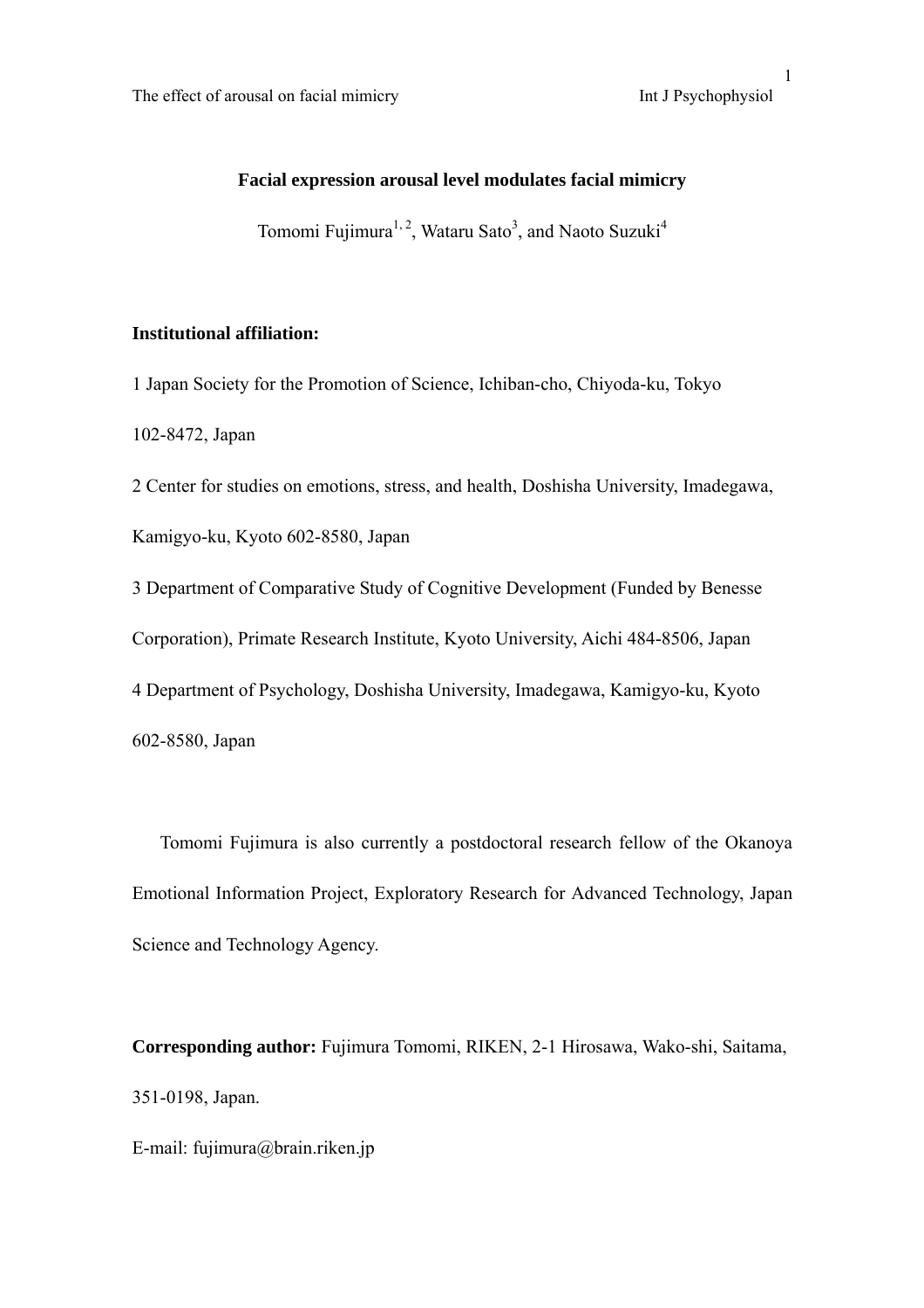# **ABSTRACT**

We investigated the effect of facial expression arousal level and mode of presentation on facial mimicry. High- and low-arousal facial expressions indicating pleasant and unpleasant emotions were presented both statically and dynamically. Participants' facial electromyographic (EMG) reactions were recorded from the zygomatic major and corrugator supercilii muscles. Stronger zygomatic major muscle activity was evoked for high- compared to low-arousal pleasant expressions. Comparable activity was induced in the corrugator supercilii muscle in response to both high- and low-arousal unpleasant expressions, and this was true for both dynamic and static presentation. These results suggest that the arousal levels of pleasant, but not unpleasant, facial expressions can enhance facial mimicry.

*Keywords:* 

Arousal

Electromyography (EMG)

Facial mimicry

Dynamic facial expressions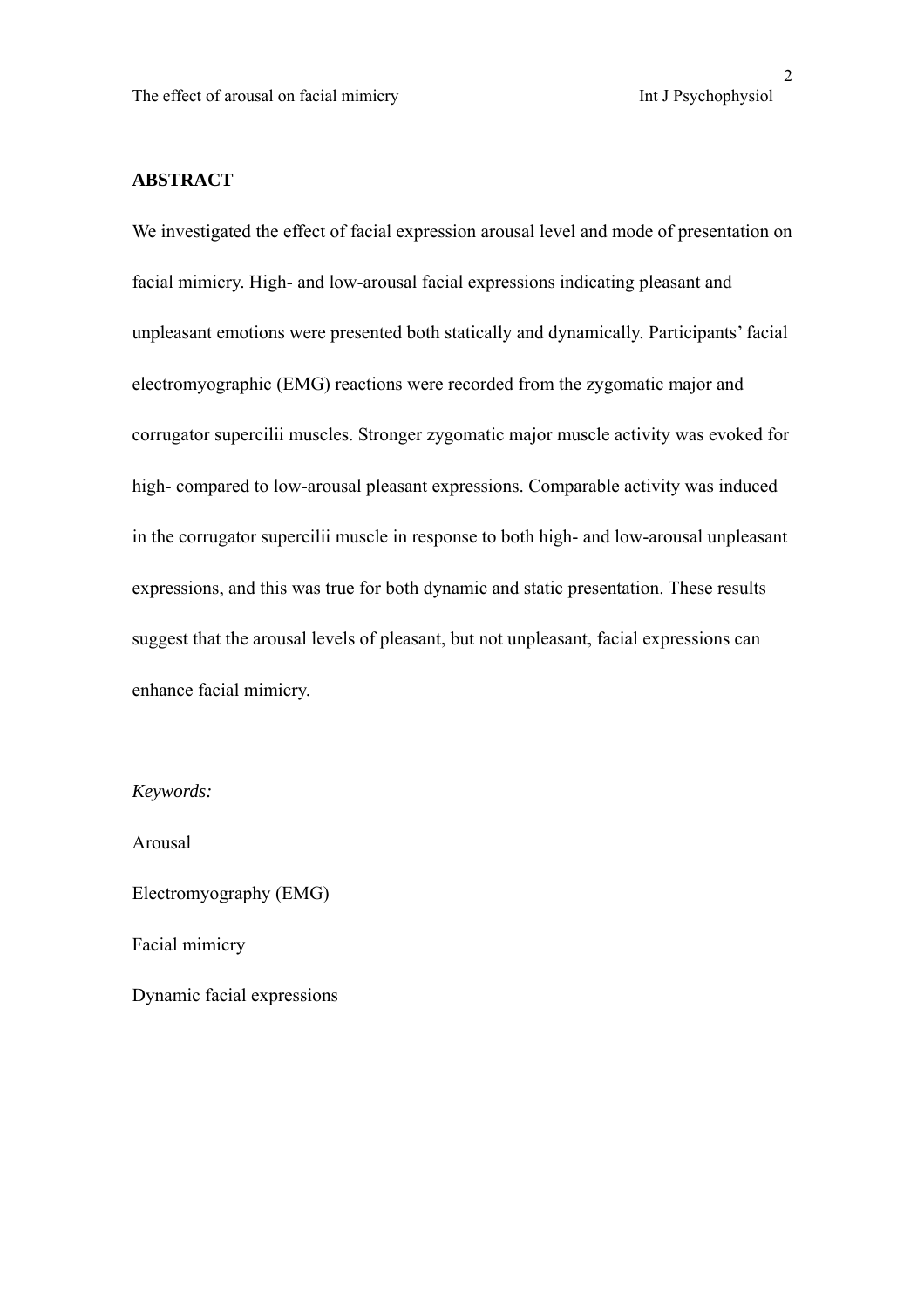### **1. Introduction**

 People often produce facial movements congruent with others when looking at emotional facial expressions. This phenomenon is known as facial mimicry and plays an important role in nonverbal communication (Dimberg, 1982). Facial mimicry has been studied in the context of a wide variety of fields, including social factors (McHugo et al., 1991; Vrana and Gross, 2004), psychotherapy (Rogers, 1957), and emotional contagion (Hatfiel et al., 1993). Facial muscle activity evoked in observers is usually recorded using facial electromyography (EMG), which can detect subtle facial movements that are not discernible to the naked eye. Previous studies have demonstrated that photographic presentation of happy facial expressions induces zygomatic major muscle activity (pulling of lip corners, prototypical in happy facial expressions) in observers, whereas angry facial expressions evoke corrugator supercilii muscle activity (lowering of the brows, prototypical in angry facial expressions) (Dimberg, 1982, 1997).

 The majority of previous studies focusing on facial mimicry have employed happy and angry facial stimuli as pleasant and unpleasant expressions. These studies are based on the discrete emotion theory (Ekman, 1972) that suggests six basic facial expressions exist. The various theories regarding emotional facial expressions remain disputed (e.g., Scherer et al., 2007; for a review, see Russell et al., 2003). One theory proposes that facial expressions are interpreted based on two dimensions, their emotional valence (i.e., indicating pleasure or unpleasure) and degree of arousal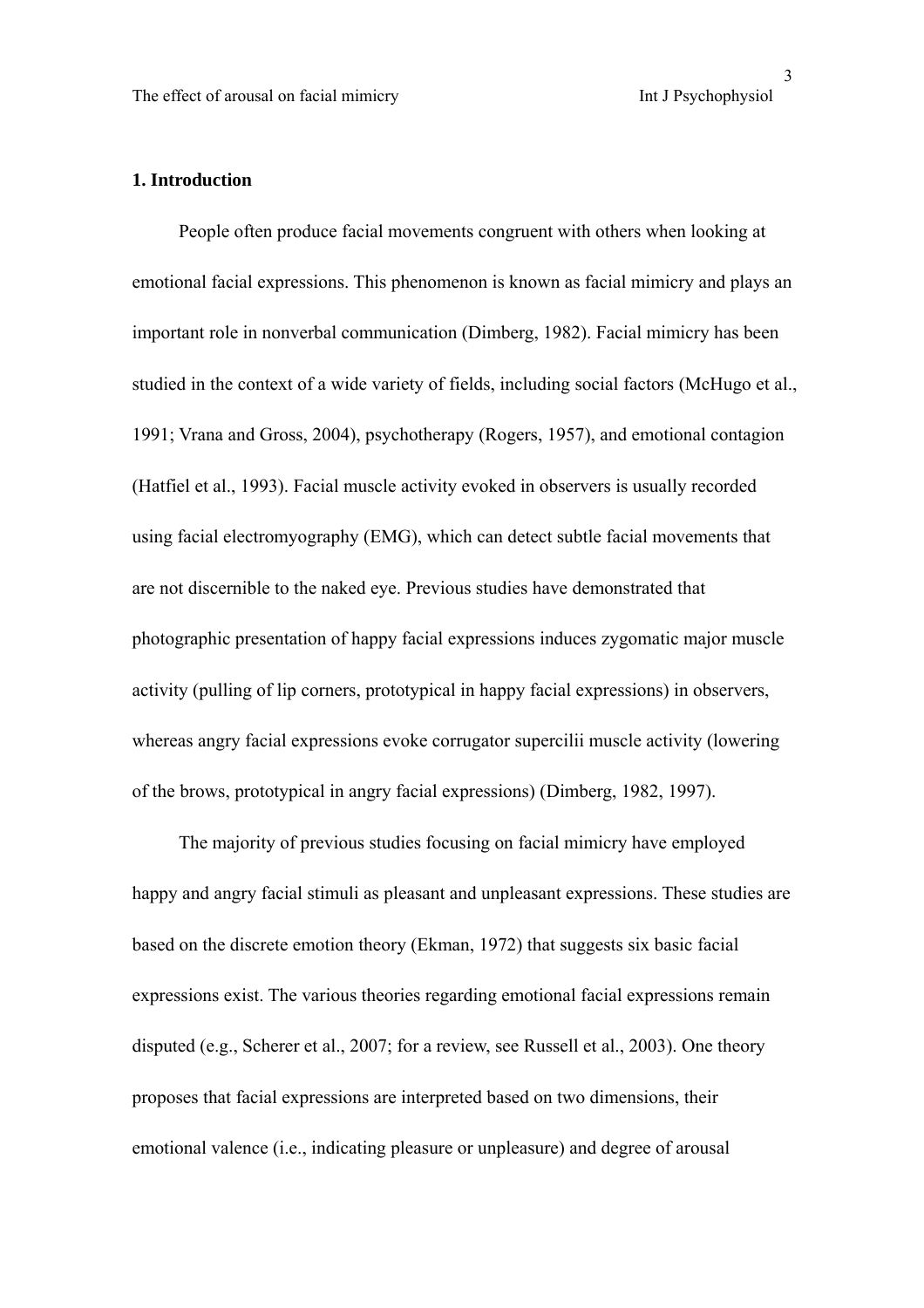4

(Russell and Bullock, 1985). Accordingly, the dimensions of valence and arousal might be important factors for understanding facial mimicry. Happy and angry facial expressions represent high arousal levels in the dimensional view (Russell and Bullock, 1985), and it has been shown that happy and angry expression stimuli used in several previous studies on facial EMG activity (Ekman and Friesen, 1976) were indeed rated as high-arousal (Vrana and Gross, 2004). Therefore, the results of these studies only address facial mimicry with respect to high-arousal emotional expressions. A study has suggested that that arousal corresponds to the intensity of emotion (Lang et al., 1998). Given that the high-arousal leads to strong emotional intensity of facial expressions, greater facial EMG activity would be expected to be induced in response to high-arousal than low-arousal facial expressions.

 Previous studies found comparable facial EMG activity in response to sad and angry facial expressions (Lundqvist and Dimberg, 1995; Sonnby-Borgström et al., 2008). Sad facial expressions are normally thought to indicate low arousal levels (Russell and Bullock, 1985), and hence these data suggest that high- and low-arousal unpleasant expressions have similar potential for facial mimicry. However, these experiments did not quantify the arousal level of their stimuli, and thus the possibility exists that some sad face stimuli could indicate high-arousal/intensity levels (e.g., Anttonen et al., 2009; Harrison et al., 2007). As such, whether high- and low-arousal unpleasant facial stimuli induce comparable facial EMG activity remains unclear.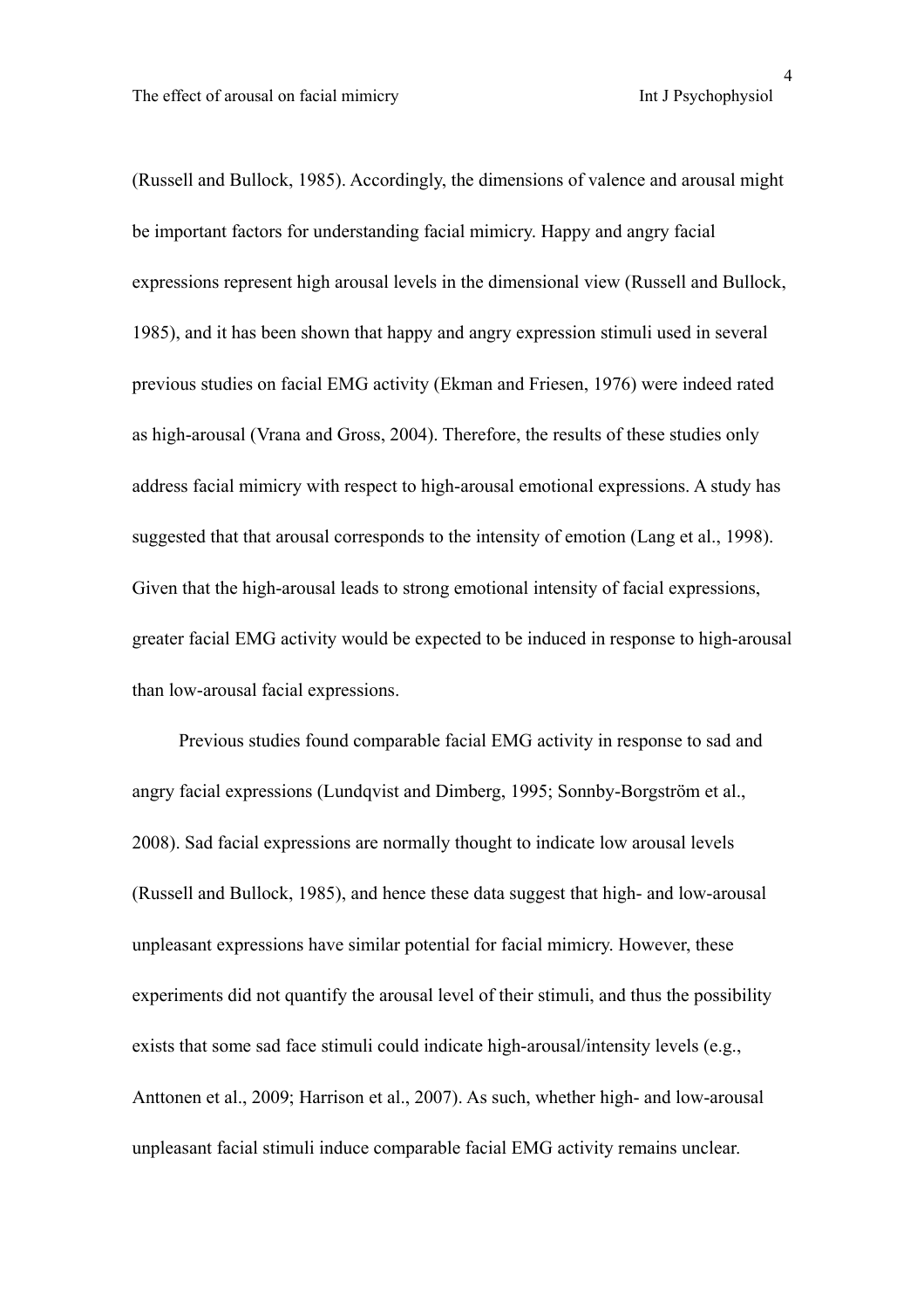Furthermore, whether facial EMG activity in response to pleasant facial expressions differs between high and low-arousal levels is unknown. Consequently, no extant studies have systematically examined the relationship between arousal level and facial mimicry by employing high- and low-arousal pleasant and unpleasant facial expressions as stimuli.

 Many studies have suggested that the arousal level of emotional events can modulate facial EMG reactions. For example, Greenwald et al. (1989) recorded facial EMG activity in response to emotional scenes that varied widely across the dimensions of valence and arousal. They reported a trend toward a positive association between arousal ratings and zygomatic major (but not corrugator supercilii) muscle activity. Witvliet and Vrana (1995) assessed facial EMG activity while subjects imagined emotional events with high- and low-arousal levels as well as pleasant and unpleasant meanings. They found that zygomatic major muscle activity was higher during pleasant, high-arousal conditions than pleasant, low-arousal conditions, whereas corrugator supercilii activity was not. Based on these data, we hypothesized that zygomatic major muscle activity is greater for high-arousal than low-arousal pleasant facial expression stimuli.

 In addition to the static facial expression stimuli used in several previous studies, we also tested dynamic facial expression stimuli. As dynamic facial expressions represent the natural form of communication in daily life, the use of these stimuli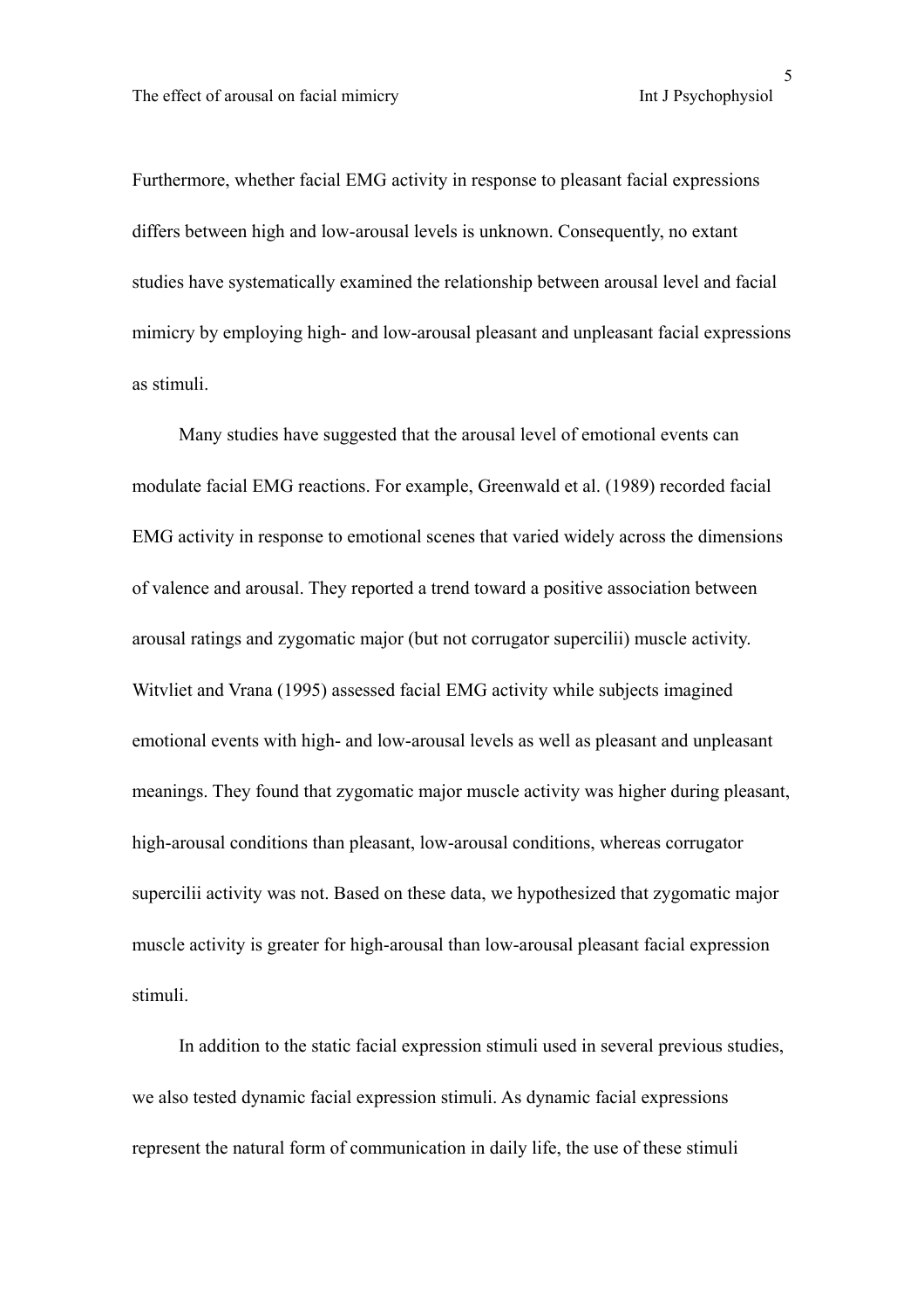increases the ecological validity of our results. Consistent with this notion, recent studies have shown that compared to static expressions, presentation of dynamic facial expressions enhanced facial EMG reactions without any qualitative changes (Sato et al., 2008; Weyers et al., 2006). Based on these data, we hypothesized that the aforementioned effect of arousal on facial mimicry would be evident and qualitatively comparable for dynamic and static facial expressions.

 To test these hypotheses, we presented high- and low-arousal facial expressions indicating pleasant and unpleasant emotions in both static and dynamic presentation. For dynamic stimuli, the sequence from a neutral to full-blown expression was presented. For static stimuli, a full-blown expression was presented as a still. EMG activity was recorded from the zygomatic major and corrugator supercilii muscles.

#### **2. Method**

### *2.1. Participants*

Thirty-eight Japanese volunteers (33 women and 5 men; mean  $\pm$  SD age, 20.65  $\pm$ 0.8 years) participated in this experiment. Subjects were recruited from undergraduate psychology classes and given extra credit for their participation. All participants had normal or corrected-to-normal visual acuity. Written informed consent was obtained from all participants after the experimental procedure had been explained.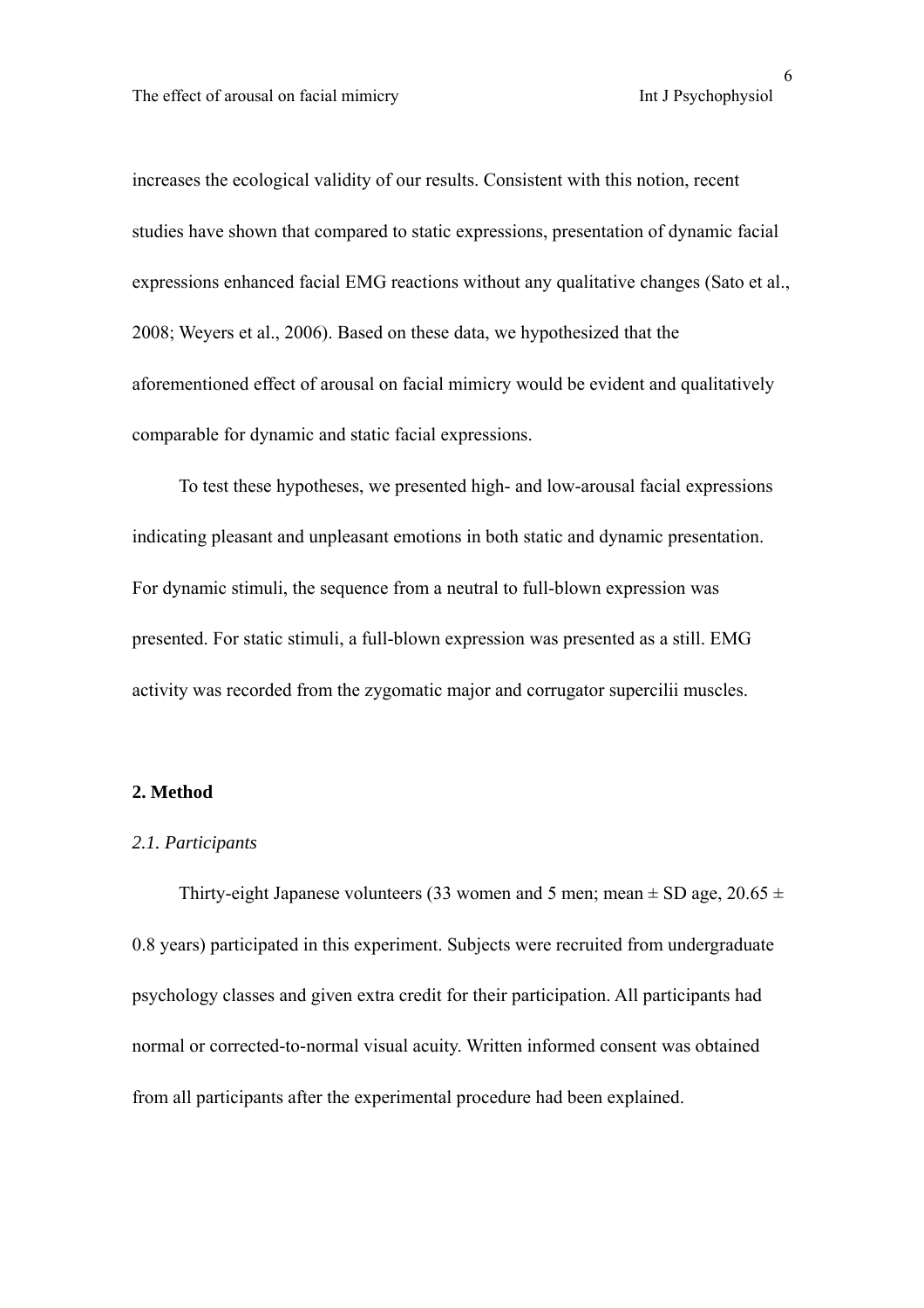### *2.2. Facial stimuli*

 Facial expression stimuli were presented in the form of video footage (30 frames/s) of four Japanese amateur models used in a previous study (Fujimura and Suzuki, 2007). The models were asked to express natural facial expressions while imagining a variety of emotional events (e.g., pleasant-high arousal, "you win the lottery unexpectedly"; pleasant-low arousal, "you are lying in the sun"; unpleasant-high arousal, "your friend broke a promise"; unpleasant-low arousal, "you are crossed in love"). We recorded expressions made by both men and women, but only the women expressed emotions clearly. This observation was consistent with findings indicating that women express emotions via the face more accurately and intensely than men (Hall, 1984). The stimuli used are located in each quadrant on the emotional space constructed of valence and arousal (see as Fig. 1), and include pleasant-high arousal, pleasant-low arousal, unpleasant-high arousal, and unpleasant-low arousal.

## [Figure 1]

 For dynamic stimuli, the sequence from a neutral to a full-blown expression was presented. For static stimuli, a full-blown expression was presented as a still, with a similar presentation duration as the corresponding dynamic stimuli. The mean presentation duration of each expression was as follows: pleasant-high arousal, 866 ms; pleasant-low arousal, 817 ms; unpleasant-high arousal, 825 ms; and unpleasant-low arousal, 1172 ms. All stimuli were presented in color.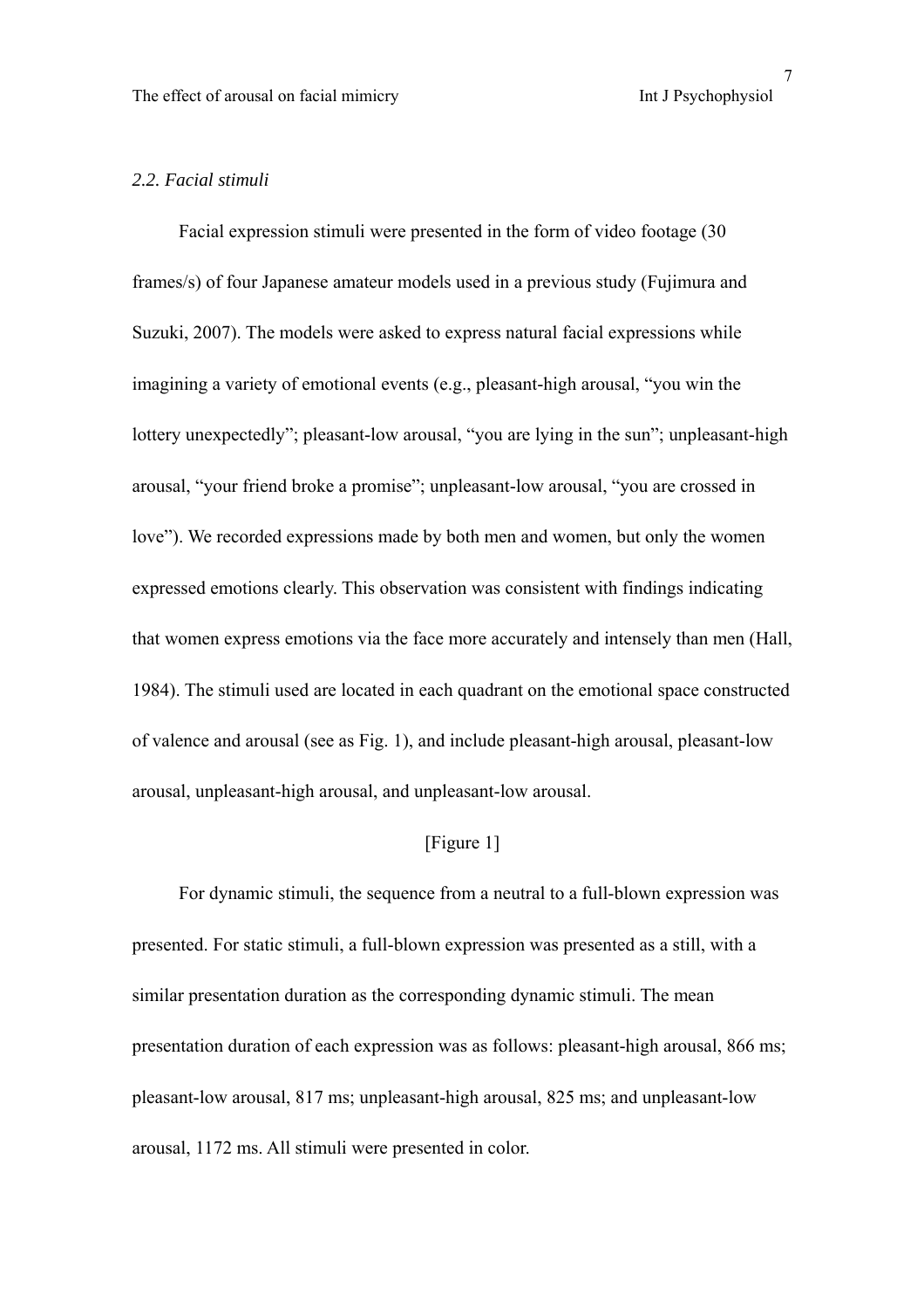To ensure the validity of the stimuli, we performed a preliminary study using the dynamic stimuli with 60 subjects who did not participate in the experiment (Fujimura and Suzuki, 2007). Subjects were instructed to evaluate each stimulus in regard to valence and arousal using a 9-point scale. The results confirmed that all stimuli displayed the target valence and arousal (e.g., high-arousal expressions were rated as having greater arousal than low-arousal expressions). In addition, a coder trained in the use of the Facial Action Coding System (FACS; Ekman and Friesen, 1978) evaluated the facial movements of the stimuli. The results confirmed that all pleasant expressions, both low and high arousal, showed Action Unit (AU) 12 (i.e., lip corner pulling), which is the prototypical facial muscle action in pleasant expressions. Moreover, all unpleasant expressions, regardless of arousal, showed AU 4 (i.e., brow lowering), the prototypical facial action in unpleasant expressions. In sum, these data support the validity of the present stimuli.

#### *2.3. Apparatus*

 Experimental events were controlled by a program written in Visual C++5.0 and were implemented on a computer (Inspiron 8000, Dell) with the Microsoft Windows operating system. Stimuli were presented on a 19-inch CRT monitor (HM903D, Iiyama;  $480 \times 640$  pixels, 16-bit color, 75 Hz refresh rate) from a viewing distance of about 0.6 m. The stimuli subtended a visual angle of about  $16.5^{\circ} \times 11^{\circ}$ . For the purpose of artifact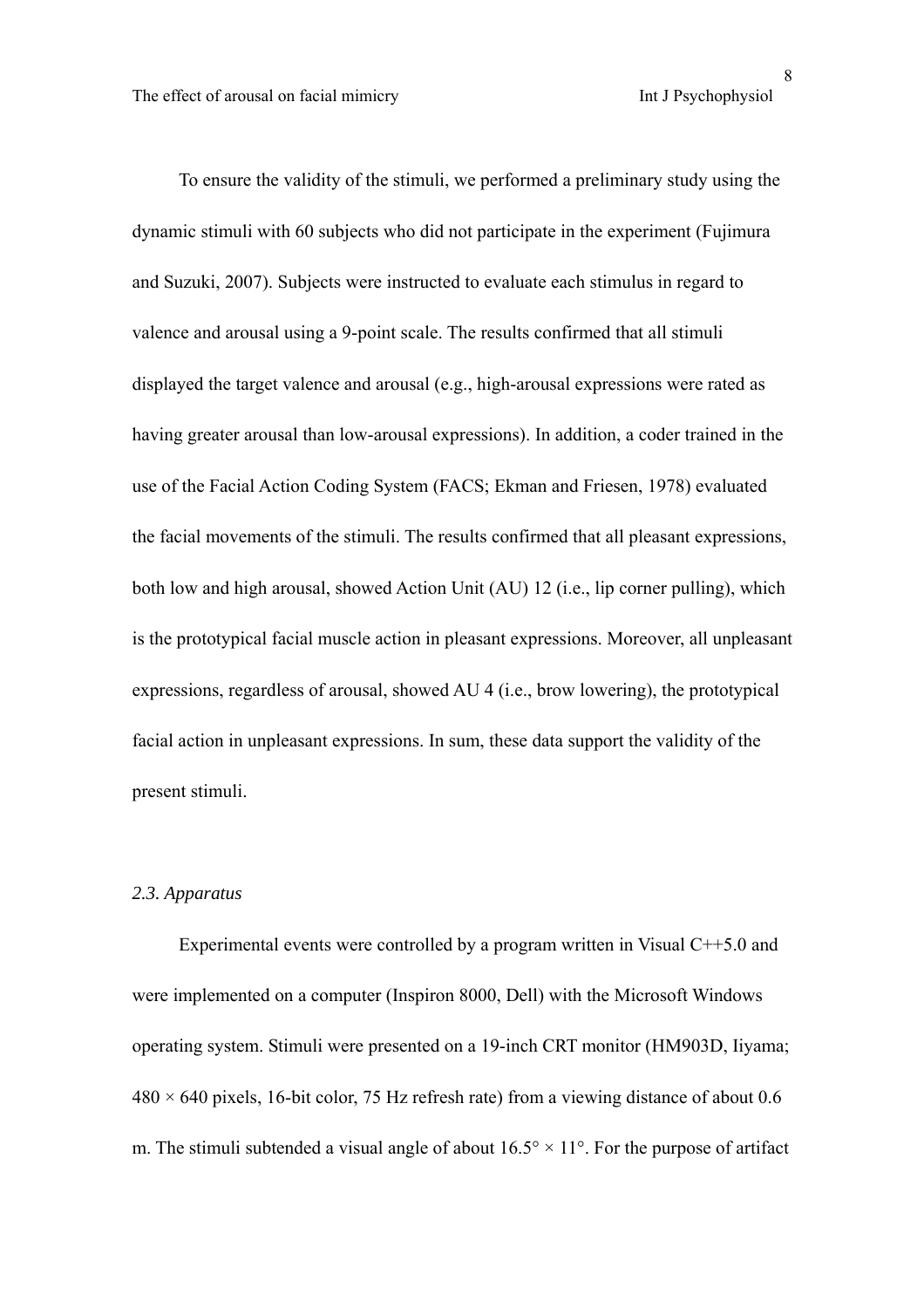rejection, sessions were recorded unobtrusively using a digital video camera (DSR-PD150, Sony).

#### *2.4. Procedure*

 Experiments were conducted individually in an electrically shielded room. Upon arrival, participants were told that the EMG electrodes were harmless and that their task would be to evaluate the emotion portrayed by a facial stimulus. All the participants agreed to participate in the experiment. The EMG electrodes were placed on the left side of the face based on Dimberg and Petterson (2000), suggesting that the right brain hemisphere was responsible for the spontaneous emotional facial reactions.

 After the electrode placement, the participants were asked to fill out questionnaires assessing empathy, which were aimed at enhancing their general adaptation to the experimental settings; they were given 15 min. After completing the questionnaires, the participants were told that they would be first viewing and then evaluating facial stimuli.

 EMG recordings were conducted while the participants passively viewed the stimuli. The sequence of stimuli presentation incorporated the four types of emotions (i.e., combinations of pleasantness–unpleasantness and high arousal–low arousal). Each was presented dynamically and statically. In total, 32 trials were conducted, with the order of stimulus presentation randomized.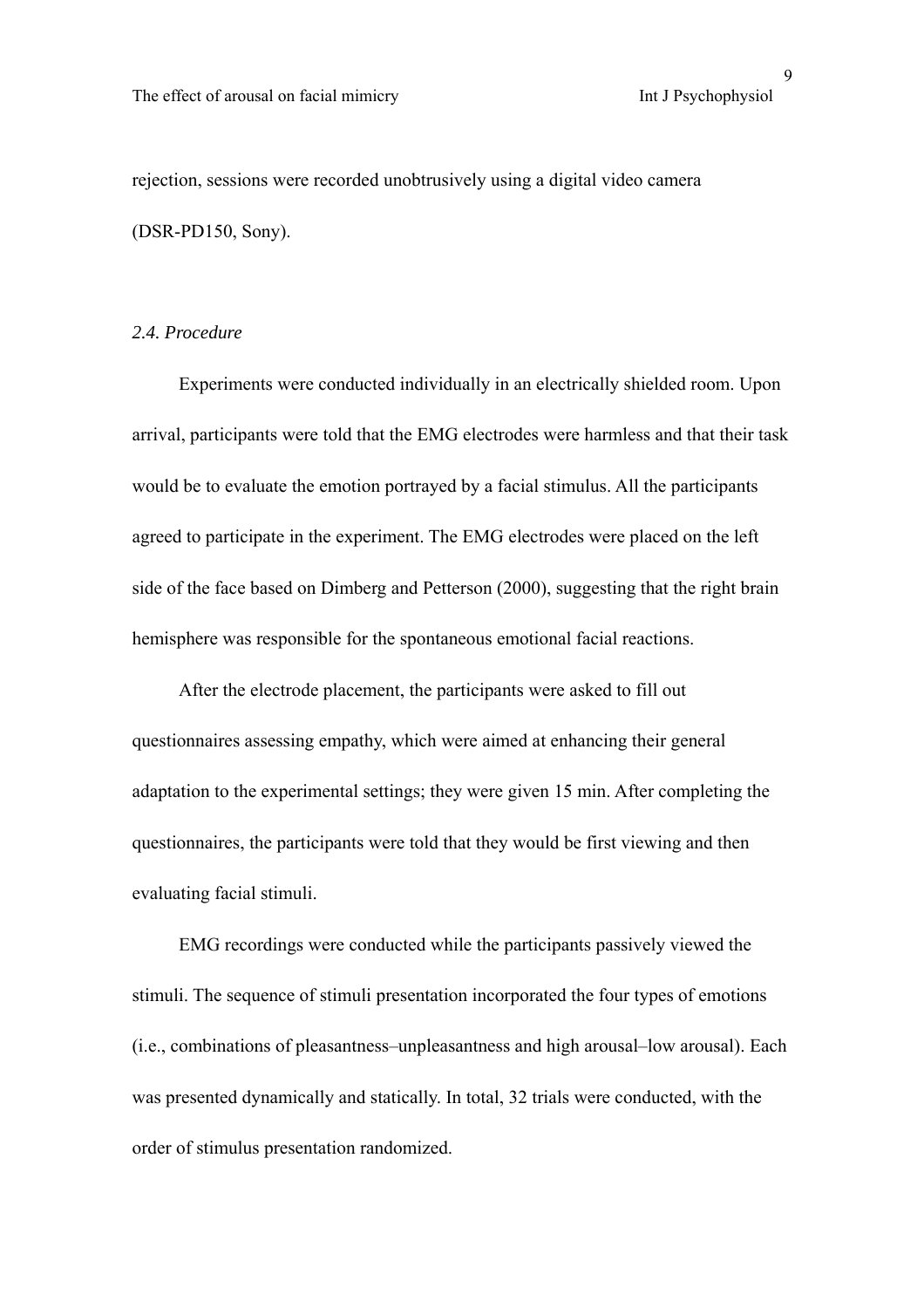10<br>Int J Psychophysiol

In each trial, a fixation point (a picture with a small gray "+" sign on a white background, the same size as the stimulus) was shown at the center of the screen for 1520 ms followed by presentation of the facial expression stimuli. The duration of presentation depended on the emotion portrayed. After stimulus presentation, the screen turned gray during the inter-trial interval, which varied randomly from 8000 ms to 10000 ms. During data acquisition, participants' motion was monitored with an oscilloscope and a video monitor, and stimulus presentation was suspended when participants were moving to prevent any motion artifact in the EMG signal.

 To ensure that the facial stimuli conveyed the intended emotions, we conducted a rating session after EMG recording. Participants rated the emotional state of facial stimuli using the Affect Grid (Russell et al., 1989). The Affect Grid is a means of assessing affect along two dimensions: valence and arousal. Emotions were rated on a 9-point scale ranging from 1 (unpleasantness) to 9 (pleasantness) for valence and from 1 (sleepiness) to 9 (arousal) for arousal. Finally, the participants were interviewed to confirm that they were unaware of the purpose of the experiment.

### *2.5. EMG recording*

 EMG recordings for the corrugator supercilii and zygomatic major muscles were conducted using Ag/AgCl electrodes (NT-611U, Nihonkoden). The electrodes were placed as per the guidelines of Fridlund and Cacioppo (1986). Impedances were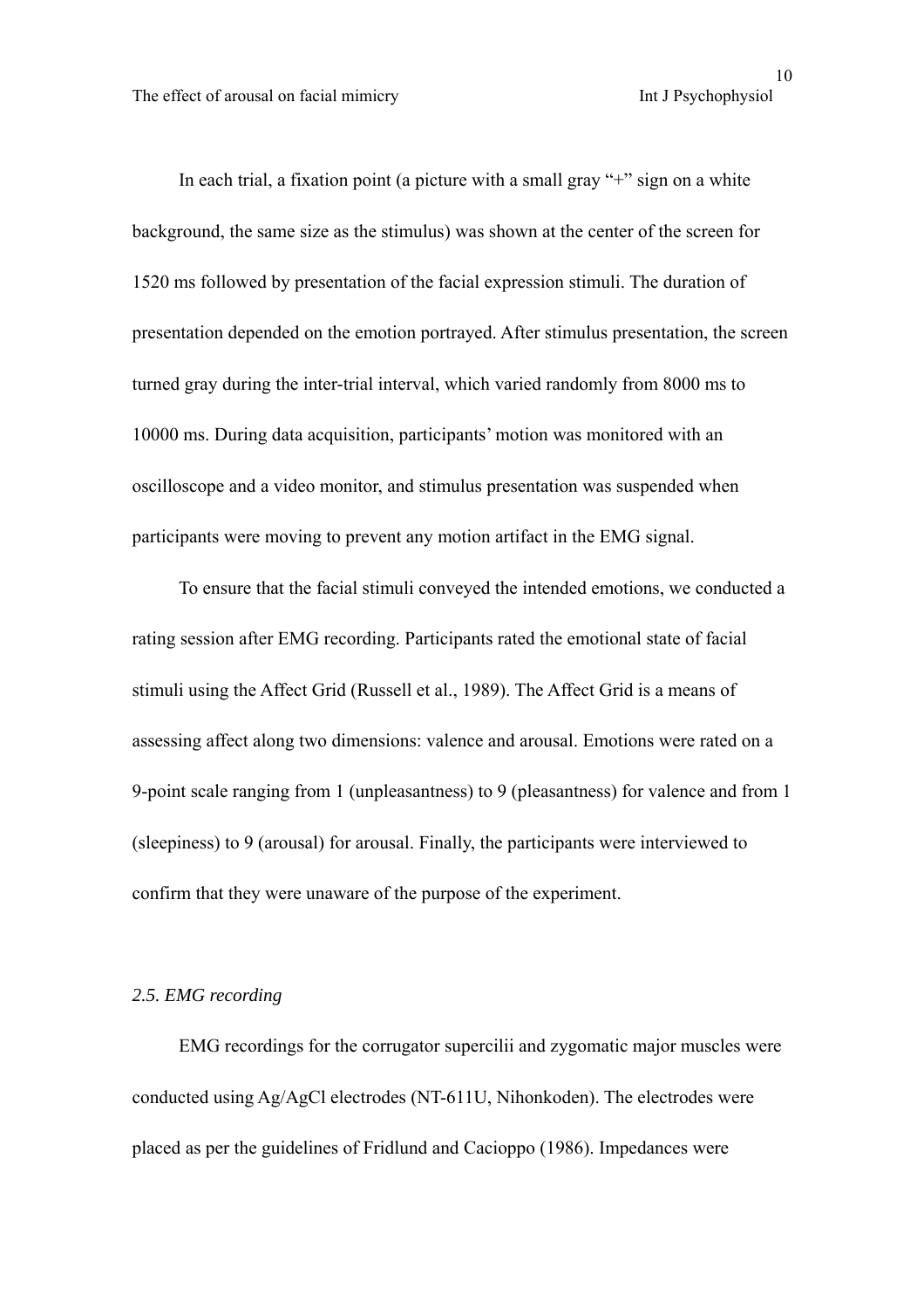```
<sup>11</sup><br>Int J Psychophysiol
```
balanced and maintained below 15 kΩ. The data were amplified and filtered online (band pass: 50–500 Hz; notch: 60 Hz) by a polygraph (NEC, Synafit 1000) and sampled by a digital converter system (MP100, BIOPAC Systems) at 1000 Hz.

### *2.6. Data analysis*

 EMG data were analyzed using Psychophysiological Analysis Software 3.3 (Computational Neuroscience Laboratory of the Salk Institute) implemented in MATLAB 6.5 (Mathworks). Data were sampled for 3500 ms in each trial, which consisted of pre-stimulus baseline data for 1000 ms (i.e., during presentation of the fixation point) and the poststimulus onset data for 2500 ms. The time window of the poststimulus period was identical to a previous EMG study that detected facial muscle reactions in response to dynamic facial expressions (Sato et al., 2008).

 Because the data included various types of motion artifacts (e.g., mumbling), session videotapes and raw EMG data were examined as per published guidelines (e.g., Gerleman, 1992). Artifact-contaminated trials were rejected from subsequent analyses. To ensure data were collected from at least two repetitions for each condition, we also excluded participants who had more than three trials for a condition rejected from further analysis, leaving at total of 32 participants. The frequency of artifact-contaminated trials was as follows (mean ± *SD*): dynamic pleasant-high arousal,  $0.28 \pm 0.56$ ; dynamic pleasant-low arousal,  $0.19 \pm 0.61$ ; dynamic unpleasant-high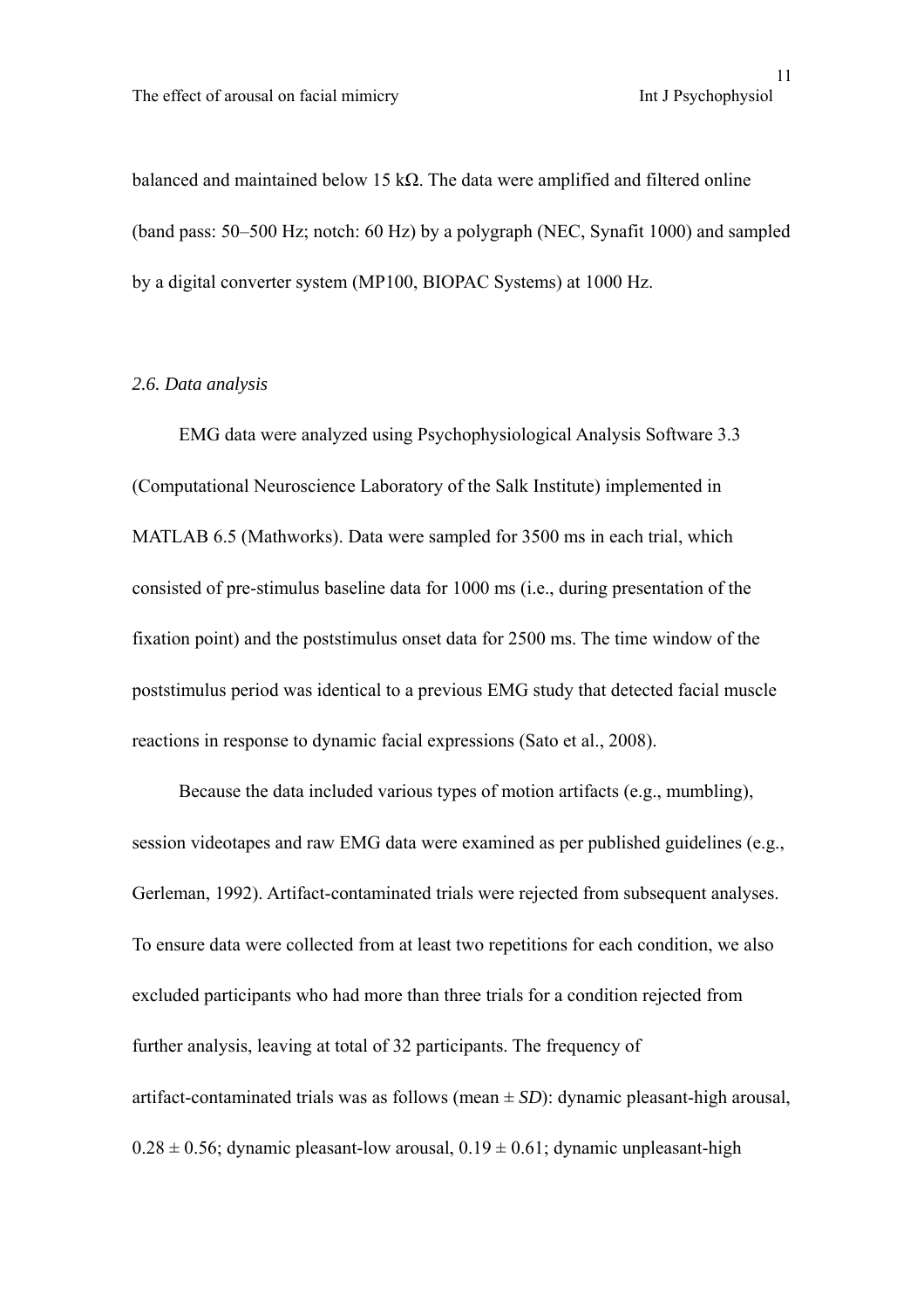arousal,  $0.38 \pm 0.58$ ; dynamic unpleasant-low arousal,  $0.31 \pm 0.64$ ; static pleasant-high arousal,  $0.38 \pm 0.64$ ; static pleasant-low arousal,  $0.41 \pm 0.66$ ; static unpleasant-high arousal,  $0.38 \pm 0.72$ ; and static unpleasant-low arousal,  $0.31 \pm 0.50$ . For each trial, the differences in the mean absolute EMG amplitudes between the pre-stimulus and poststimulus periods were calculated. For statistical analysis using ANOVA, EMG data were transformed into within-subjects *z*-scores for each muscle site based on previously published studies (e.g., Hess and Blairy, 2001). EMG data were averaged for each condition for each participant and then analyzed by three-way repeated-measures ANOVA with presentation condition, valence, and arousal level as the factors.

#### **3. Results**

#### *3.1. Mean rating of experienced emotions*

Table 1 shows subjective emotional states when the participants were viewing each facial stimulus. To confirm that the emotion elicited by these facial stimuli was differentiated with respect to valence and arousal, one-tailed *t*-tests were conducted for each pair of stimuli. Pleasant expressions were rated as significantly more pleasant than unpleasant expressions under both dynamic and static conditions (high-arousal expressions:  $t s(31) > 15.07$ ,  $p s < .01$ ; low-arousal expressions:  $t s(31) > 9.88$ ,  $p s < .01$ ). High-arousal expressions were rated as significantly more aroused than low-arousal expressions under both presentation conditions (pleasant expressions: *t*s(31) > 3.51,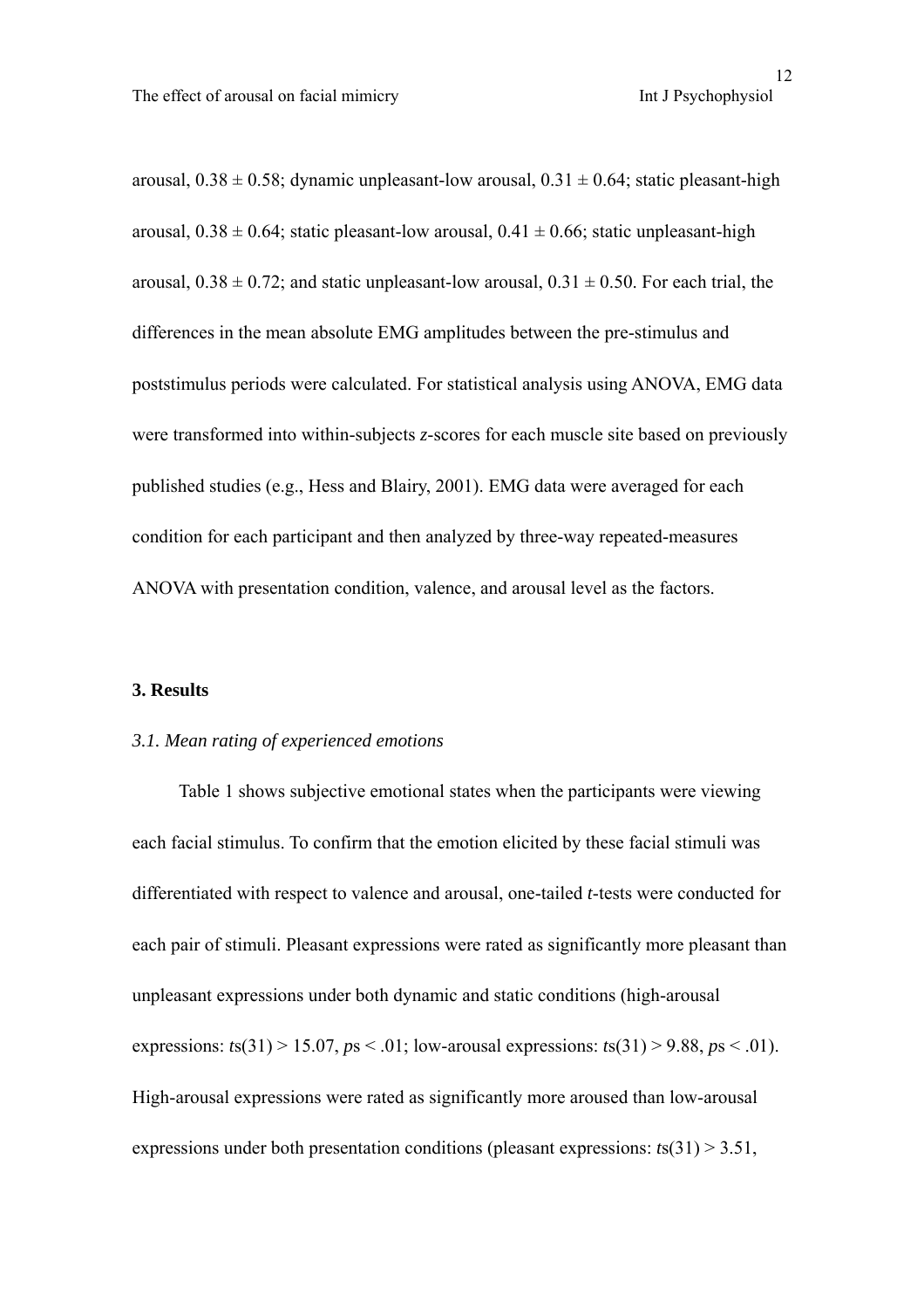$p$ s< .01; unpleasant expressions:  $t$ s(31) > 8.54,  $p$ s < .01). The results demonstrate that the facial stimuli expressed the intended emotions to the participants.

#### [Table 1]

### *3.2. Zygomatic major*

 Zygomatic major muscle activity for each expression is shown in Fig. 2(a). The three-way ANOVA showed a significant main effect of valence  $(F(1, 31) = 5.73, p < .05,$  $\eta_p^2$  = 0.16), indicating a significantly different pattern of zygomatic major activity for pleasant and unpleasant expressions. Significant interactions were observed between valence and arousal level  $(F(1, 31) = 4.32, p < .05, \eta_p^2 = 0.12)$  and valence and condition  $(F(1, 31)) = 4.42$ ,  $p < .05$ ,  $\eta_p^2 = 0.013$ ). Other main effects and interactions were not significant  $(Fs(1, 31) < 2.60, n.s.).$ 

### [Figure 2]

 Follow-up ANOVAs revealed that high-arousal pleasant expressions induced significantly stronger zygomatic major activity than low-arousal pleasant expressions  $(F(1, 62) = 3.15, p < .05)$ , and that pleasant expressions evoked greater zygomatic major activity than unpleasant expressions under the high-arousal condition  $(F(1, 62) = 13.13)$ ,  $p < .01$ ), but not the low-arousal condition  $(F(1, 62) = 0.19, n.s.)$ . With respect to presentation condition, pleasant expressions produced significantly greater zygomatic major activity compared to unpleasant expressions under the dynamic condition (*F*(1,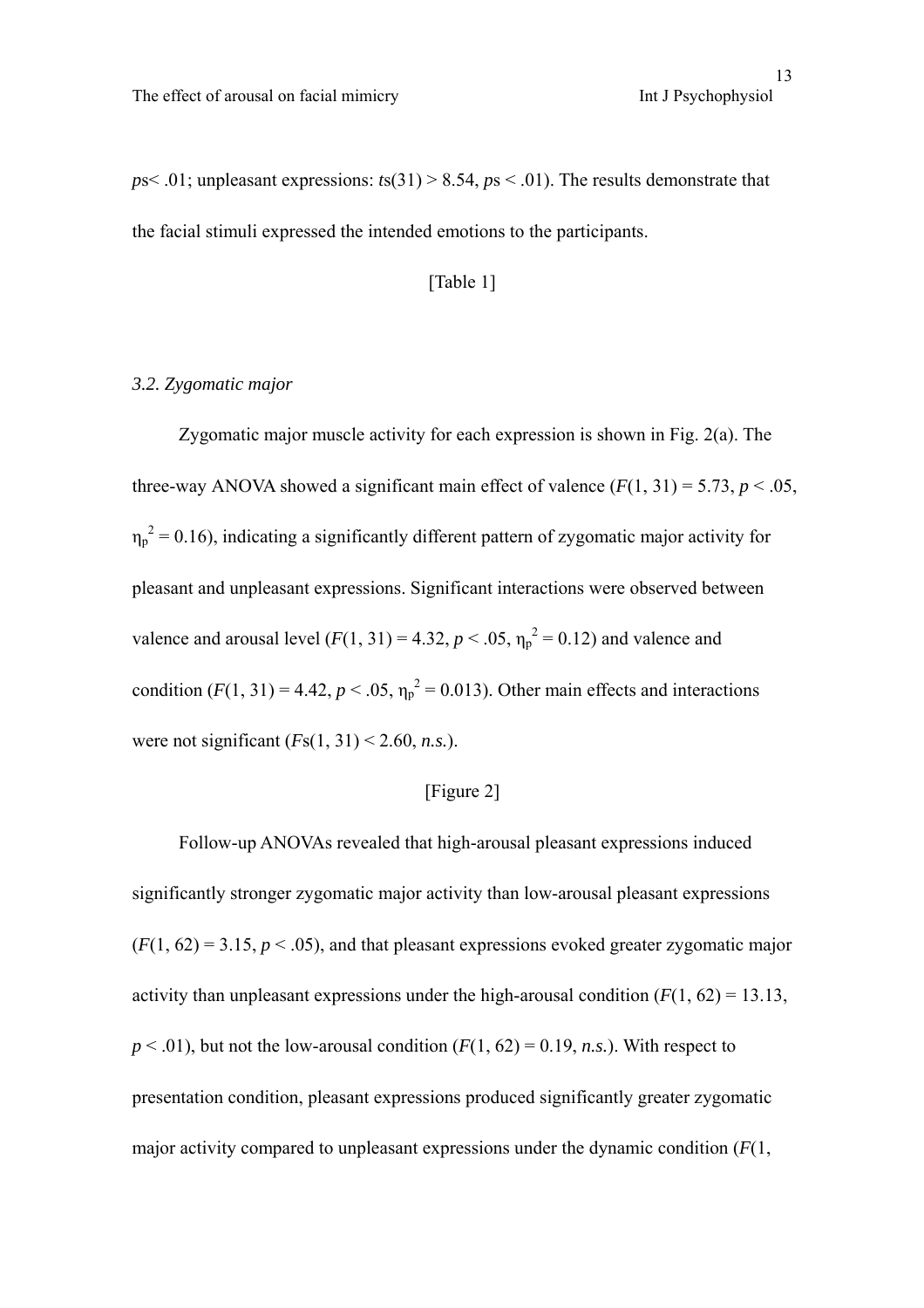62) = 9.46,  $p < .01$ ), but not the static condition  $(F(1, 62) = 1.48, n.s.)$ 

## *3.3. Corrugator supercilii*

 Fig. 2(b) shows corrugator supercilii muscle activity for each expression. The ANOVA yielded the significant main effects of valence  $(F(1, 31) = 6.69, p < .05, \eta_p^2 =$ 0.18). The interaction between presentation condition and valence was also significant  $(F(1, 31) = 6.35, p < .05, \eta_p^2 = 0.17)$ . Follow-up ANOVAs showed that unpleasant expressions induced significantly greater corrugator muscle activity than pleasant expressions under the dynamic condition  $(F(1, 62) = 11.10, p < .01)$ , but not the static condition  $(F(1, 62) = 2.18, n.s.)$ . Other main effects and interactions did not reach significance (*F*s(1, 31) < 2.09, *n.s.*)

### **4. Discussion**

 Our results demonstrated that pleasant expressions induce stronger zygomatic major EMG activity than unpleasant expressions, and conversely, that unpleasant expressions induce stronger corrugator supercilii EMG activity than pleasant expressions. These overall patterns are consistent with the results of previous studies on facial mimicry (e.g., Dimberg, 1982).

 More importantly, our results showed that the zygomatic major muscle activity is stronger for high- versus low-arousal pleasant expressions. This result is in line with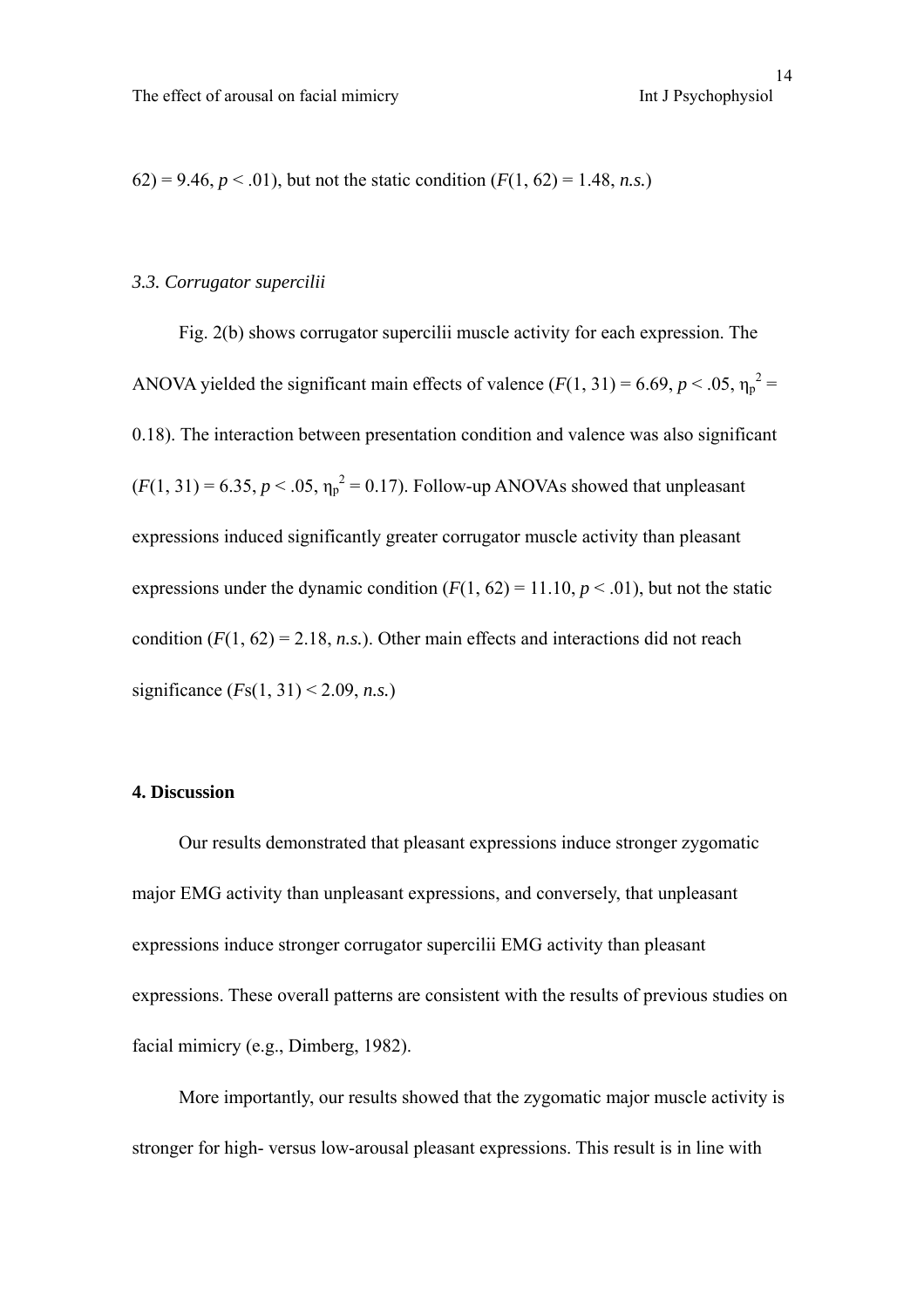previous studies reporting that the arousal level of emotional stimuli/events influenced zygomatic activity (Greenwald et al., 1989; Witvliet and Vrana, 1995). Furthermore, Lang et al. (1998) suggested that the arousal dimension on the emotional space can be interpreted as emotional intensity. Thus, the higher the arousal level of a pleasant facial expression is, the greater the pleasant intensity of the underlying emotion will be. Moreover, a recent facial EMG study reported that rapid facial reactions to faces do not reflect purely motor processes, but rather are also influenced by emotion (Moody et al., 2007). These data suggest that increased intensity of pleasant facial expressions may lead to greater zygomatic major activity in observers.

 In contrast, corrugator supercilii muscle activity showed no significant differences between high- and low-arousal unpleasant expressions. This finding suggests that facial mimicry in response to unpleasant expressions is not influenced by the arousal level of the expression. Because the stimuli used for high- and low-arousal unpleasant expressions could be described as "angry" and "sad" according to categorical choices (Fujimura and Suzuki, 2007), our results are consistent with previous studies reporting comparable EMG activity in response to angry and sad expressions (Lundqvist and Dimberg, 1995; Sonnby-Borgström et al., 2008). These data suggest that low-arousal of emotion notwithstanding, sad facial expressions have potential for facial mimicry comparable with angry expressions. Bavelas et al. (1986) stated that displaying expressions congruent with others' sad expressions indicated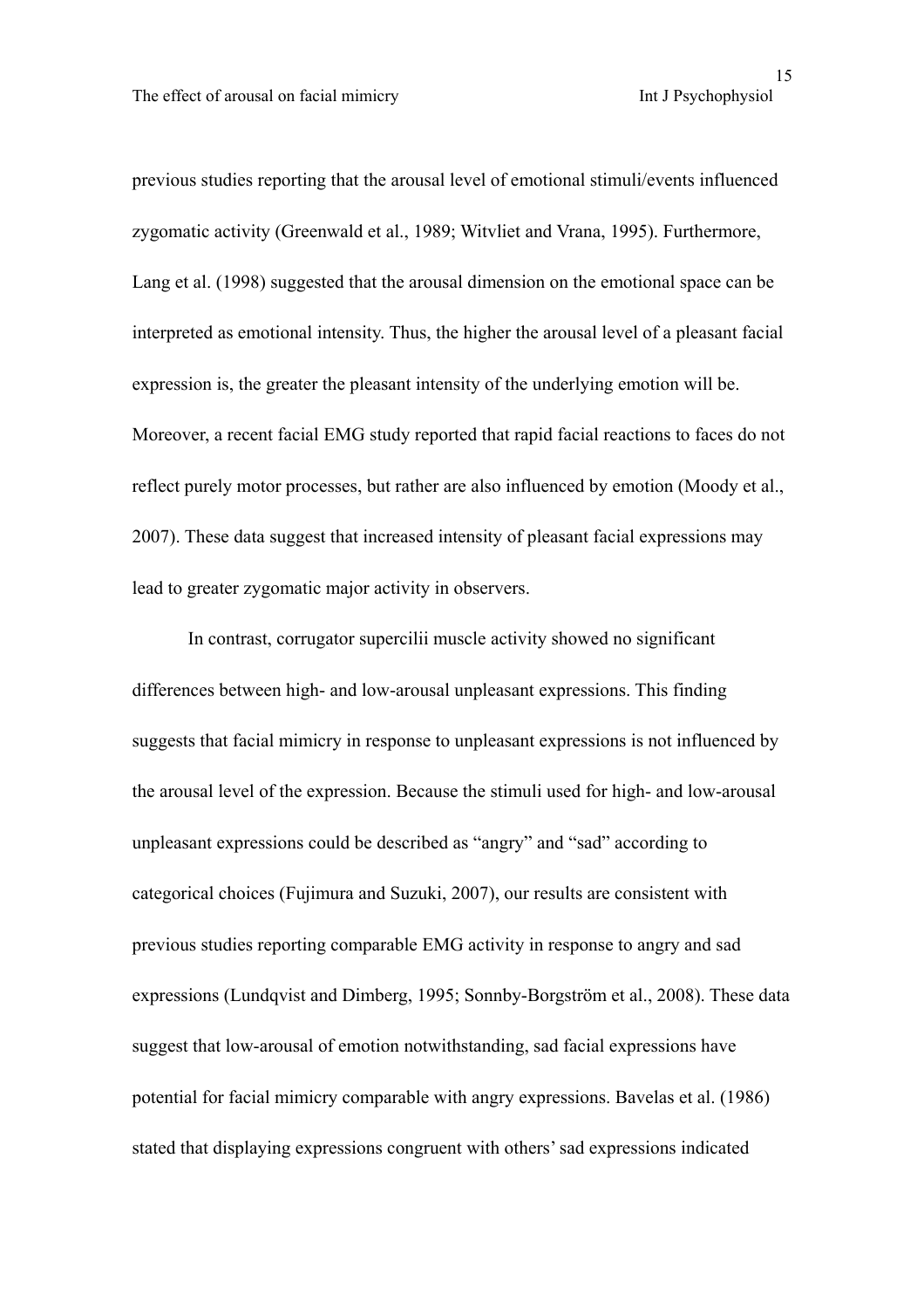empathy and support toward others. Accordingly, facial mimicry in response to sad expressions may have a social function with respect to emotional communication with others. Conversely, congruent facial reactions to angry faces facilitate the detection of anger by the interaction partner (Weyers et al., 2006), rather than promoting empathy. Thus, facial mimicry for sad and angry faces has different functions and represents independent emotional categories. Accordingly, facial mimicry in response to unpleasant expressions may be better accounted for by the discrete emotion theory rather than dimensional theory.

 The effect of arousal level on facial mimicry in response to pleasant expressions was similar for dynamic and static facial expressions. This finding is valid, as the use of dynamic facial expressions increases ecological validity. We found no differences between dynamic and static stimulus presentation, which is in contrast to previous studies (Sato et al., 2008; Weyers et al., 2006). However, both zygomatic major activity and corrugator activity in response to the corresponding emotional facial stimuli (pleasant or unpleasant stimuli, respectively) was greater than in response to the opposite facial stimuli, and this effect was more robust with dynamic stimulus presentation compared to static presentation. This suggests that dynamic presentation may increase the sensitivity of the facial muscle response to the valence of observed facial expressions; i.e., zygomatic major activity is more sensitive to pleasant expressions and less sensitive to unpleasant expressions.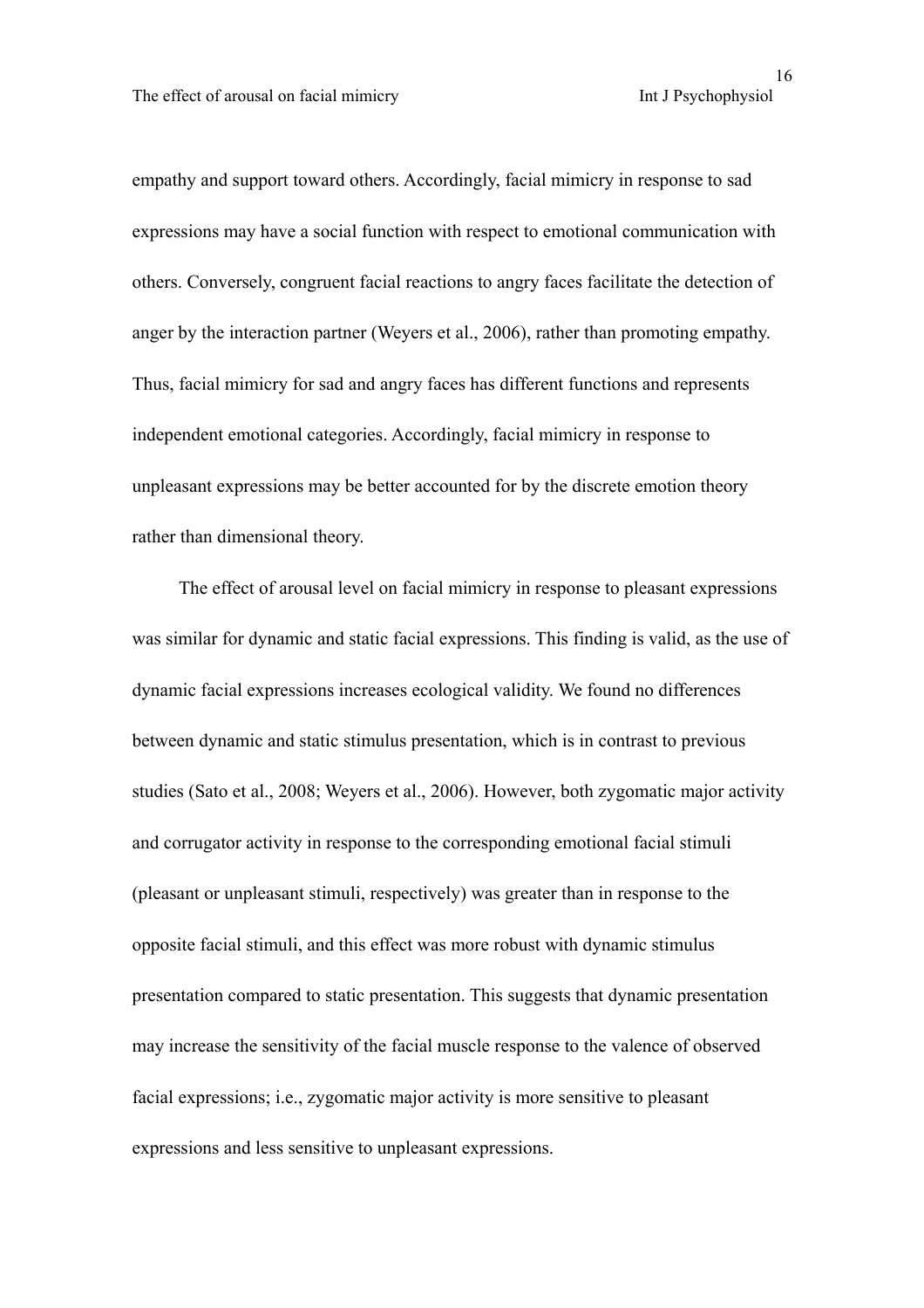Some limitations of the present study should be acknowledged. First, the arousal and valence of expression stimuli were confounded by the duration of the expression shown to subjects. However, this issue is unavoidable due to dynamic facial expressions naturally changing. A previous study reported that sad expressions were rated as more natural than angry expressions when presented at a lower speed, and that the velocity was related to the arousal level of facial expressions (Sato and Yoshikawa, 2004). Hence, producing natural expression stimuli of different emotions that occur at the same speed is difficult. Future studies that systematically control the speed of facial expression change may help clarify this issue.

 Second, the gender of both our participants and stimulus models was unequally distributed. The majority of participants and all stimulus models were female. However, a previous study reported that facial mimicry was not qualitatively different between female and male subjects (Dimberg and Lundqvist, 1990), suggesting that the gender bias in the participants would not severely influence our results. With respect to stimulus models, Vrana and Gross (2004) reported that expressions produced by males induced greater zygomaticus EMG activity than in females. As such, our findings regarding zygomatic activity to pleasant expressions might be clearer with male models.

 Finally, we did not explore facial EMG activity in response to neutral facial expressions. Creating dynamic face stimuli without some form of emotional meaning comparable with dynamic emotional expressions is difficult (cf. Sato et al., 2004).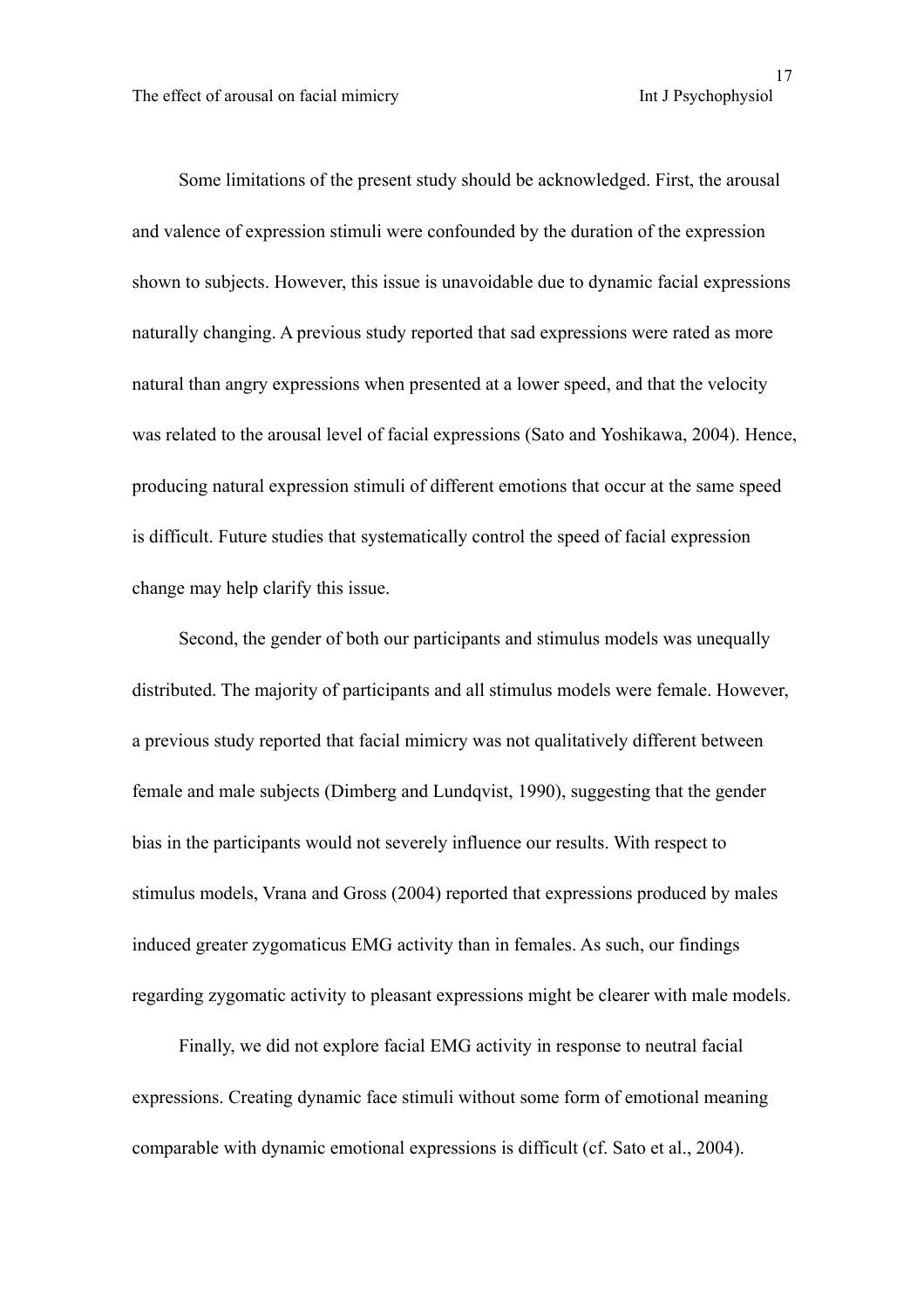Given that facial mimicry comprises not simply facial reactions but is also influenced by context such as the gender or ethnicity of facial stimuli (Vrana and Gross, 2004), facial activities in response to neutral stimuli should be examined in future studies.

 In summary, our results demonstrate that stronger facial mimicry occurs in response to high- compared to low-arousal pleasant expressions. These findings suggest that the arousal level of pleasant facial expressions can affect facial mimicry, and that facial mimicry in response to pleasant and unpleasant expressions may rely on different mechanisms.

#### **References**

- Anttonen, J., Surakka, V., & Koivuluoma, M. (2009). Ballistocardiographic responses to dynamic facial displays of emotion while sitting on the EMFi chair. J. Media Psychol. 21, 69-84.
- Bavelas, J. B., Black, A., Lemay, C. R., Mullet, J. 1986. Experimental methods for studying "elementary motor mimicry". J. Nonverbal Behav. 10, 102-119.
- Dimberg, U. 1982. Facial reactions to facial expressions. Psychophysiology 19, 643-647.
- Dimberg, U. 1997. Facial reactions: Rapidly evoked emotional responses. Journal of Psychophysiology 11, 115-123.
- Dimberg, U., Lundqvist, L.O. 1990. Gender differences in facial reactions to facial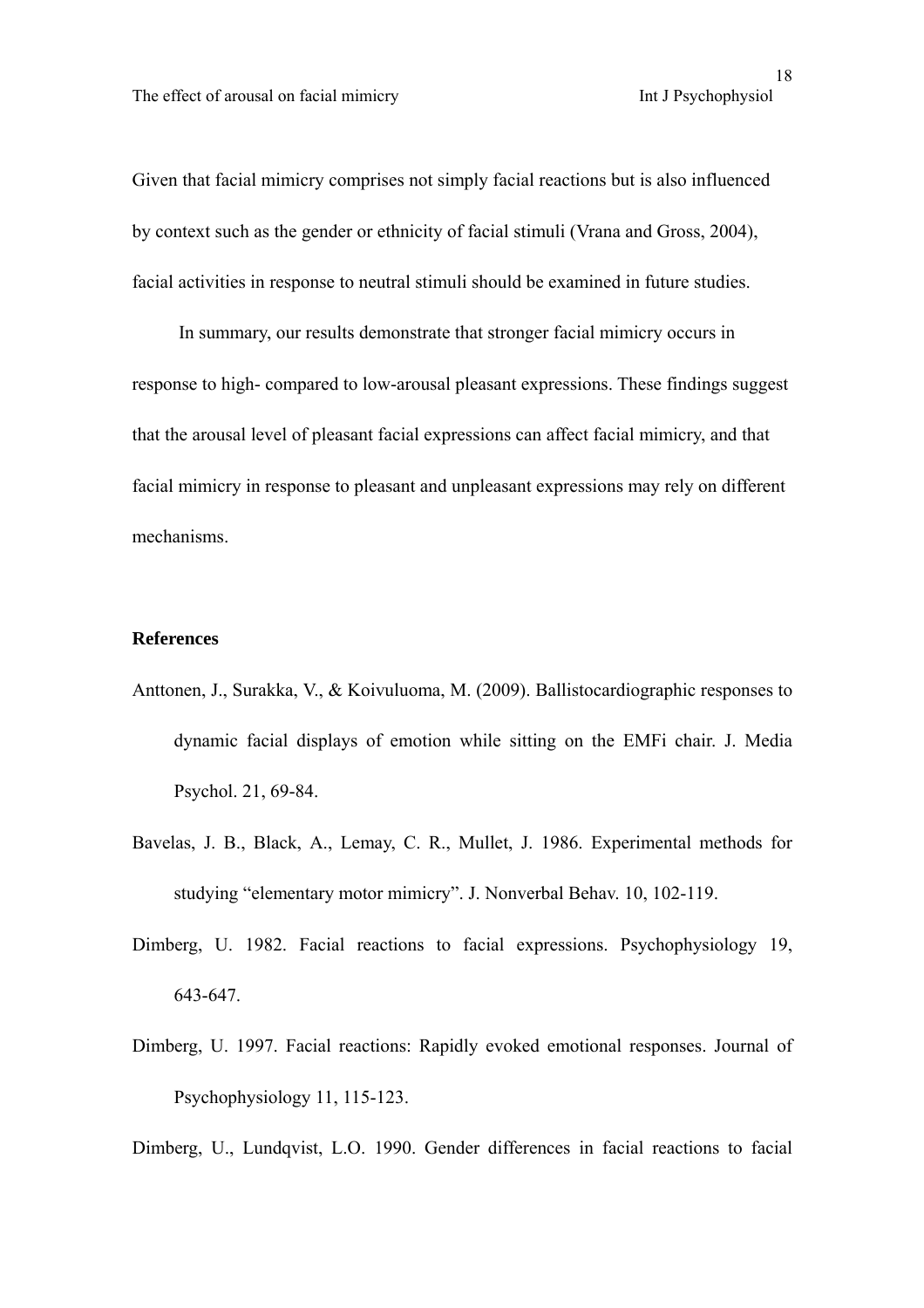expressions. Biol. Psychol. 30, 151-9.

- Dimberg U, Petterson M. 2000. Facial reactions to happy and angry facial expressions: evidence for right hemisphere dominance. Psychophysiology 37, 693-6.
- Ekman, P. 1972. Universal and cultural differences in facial expressions of emotion, In J. K. Cole (Ed.), Nebraska symposium on motivation: Vol. 19. Lincoln, NE: University of Nebraska Press, pp.207-283.
- Ekman, P., Friesen, W. V. 1976. Pictures of facial affect. Palo Alto, CA: Consulting Psychologist.
- Ekman, P., Friesen, W. V. 1978. Facial Action Coding System. Consluting Psychologist, Palo Alto.
- Fujimura, T., Suzuki, N. 2007. Effects of temporal information and configuration change on the recognition of emotional facial expressions: based on dimensional perspective. J. Jpn. Cogn. Psychol. 5, 53-61.
- Fridlund, A. J., Cacioppo, J. T. 1986. Guidelines for human electromyographic research. Psychophysiology 23, 567-589.
- Gerleman, D. G. 1992. Instrumentation. In: U.S. Department of Health and Human Services, Public Health Service, Centers for Disease Control, National Institute for Occupational Safety and Health, (ed.), Selected Topics in Surface Electromyography for Use in the Occupational Setting: Expert Perspectives, National Institute for Occupational Safety and Health, Atlanta, pp. 43-68.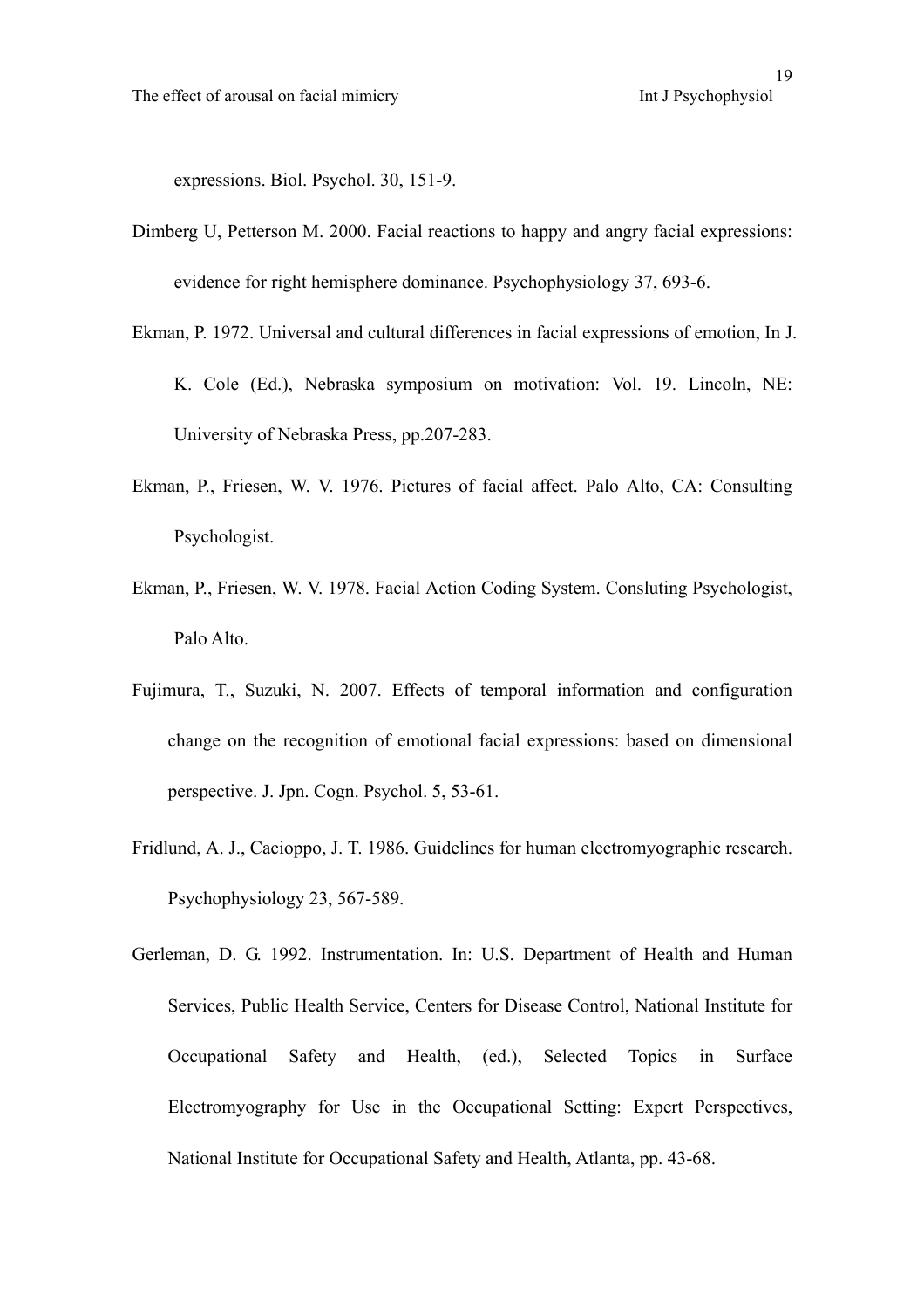pictorial stimuli. J. Pyschophysiol. 3, 51-64.

- Greenwald, M.K., Cook, E. W. Lang, P. J. 1989. Affective judgement and psychophysiological response: dimensional covariation in the evaluation of
- Hall, J. A. 1984. Nonverbal sex differences. Baltimore: johns Hopkins Universtity press.
- Harrison, N. A., Wilson, C. E., & Critchley, H. D. 2007. Processing of observed pupil size modulates perception of sadness and predicts empathy. Emotion 7, 724-729.
- Hatfield, E., Cacioppo, J. T., Rapson, R. L. 1993. Emotional contagion. Curr. Dir. Psychol. Sci. 2, 96-99.
- Hess, U., Blairy, S. 2001. Facial mimicry and emotional contagion to dynamic emotional facial expressions and their influence on decoding accuracy. Int. J. Psychophysiol. 40, 129-141.
- Lang, P. J., Bradley, M. M., Cuthbert, B. N. 1998. Emotion, motivation, and anxiety: Brain mechanisms and psychophysiology. Biol. Psychiatry. 44, 1248-1263.
- Lundqvist, L. O., Dimberg, U. 1995. Facial expressions are contagious. Journal of Psychophysiology 9, 203-211.
- McHugo, G. J., Lazetta, J. T., Bush, L.K. 1991. The effects of attitudes on emotional reactions to expressive displays of political leaders. J. Nonverbal Behav. 15, 19-41.
- Moody, E. J., McIntosh, D. N., Mann, L. J., Weisser, K. R. 2007. More than mimicry?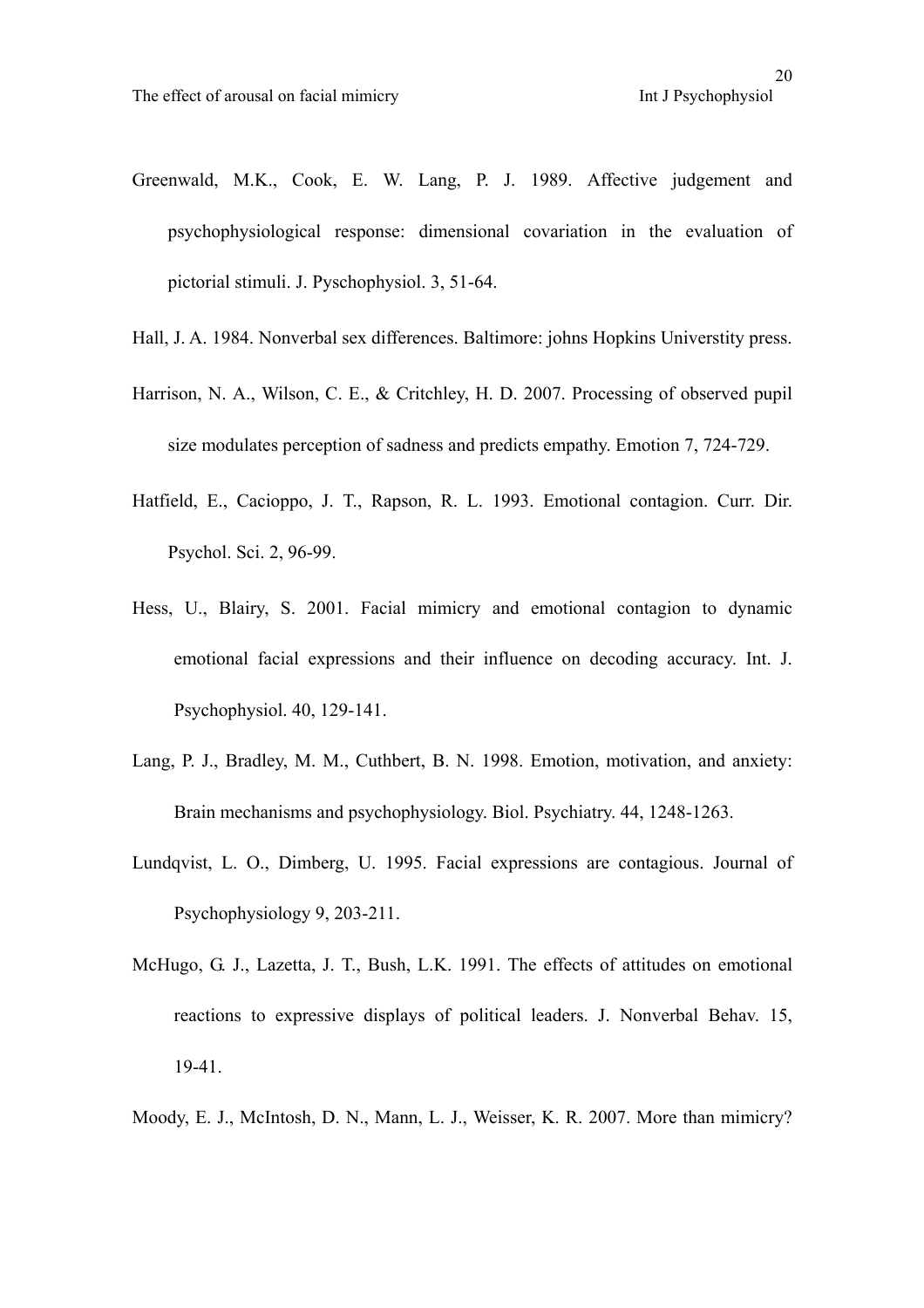The influence of emotion on rapid facial reactions to faces. Emotion. 7, 447-457.

- Rogers, C. R. 1957. The necessary and sufficient conditions of therapeutic personality change. J. Consult. Psychol. 21, 95-103.
- Russell, J.A, Bachorowski, J.A, Fernandez-Dols, J.M. (2003). Facial and vocal expressions of emotion. Annu Rev Psychol. 54, 329-49.
- Russell, J. A., Bullock, M. 1985. Multidimensional scaling of emotional facial expressions: Similarity from preschoolers to adults. J. Pers. Soc. Psychol. 48, 1290-1298.
- Russell, J. A., Weiss, A., Mendelsohn, G. A. 1989. Affect Grid: A single-item scale of pleasure and arousal. J. Pers. Soc. Psychol.57, 493-502.
- Sato, W., Fujimura, T., Suzuki, N. 2008. Enhanced facial EMG activity in response to dynamic facial expressions. Int. J. Psychophysiol. 70, 70-74.
- Sato, W., Kochiyama, T., Yoshikawa, S., Naitoa, E., Matsumura, M. 2004. Enhanced neural activity in response to dynamic facial expressions of emotion: an fMRI study. Cogn. Brain Res. 20, 81-91.
- Sato, W., Yoshikawa, S. 2004. The dynamic aspects of emotional facial expressions. Cogn. Emot. 18, 701-710.
- Scherer, K. R., Ellgring, H. 2007. Are facial expressions of emotion produced by categorical affect programs or dynamically driven by appraisal? Emotion. 7, 113-130.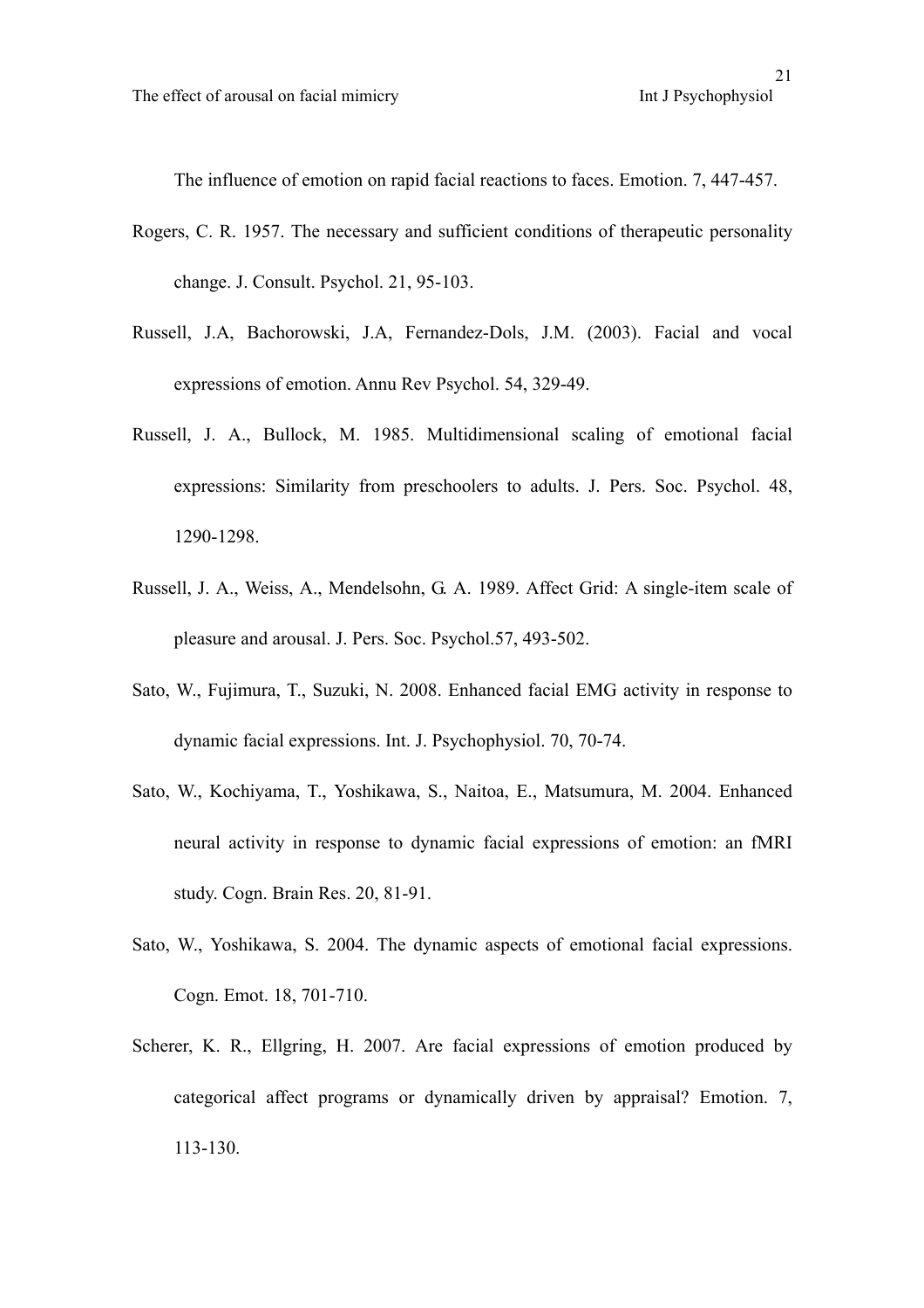- Sonnby-Borgström, M., Jönsson, P., Svensson, O. 2008. Gender differences in facial imitation and verbally reported emotional contagion from spontaneous to emotionally regulated processing levels. Scand. J. Psychol. 49, 111-22.
- Vrana, S. R., Gross, D. 2004. Reactions to facial expressions: effects of social context and speech anxiety on responses to neutral, anger, and joy expressions. Biol. Psychol. 66, 63-78.
- Weyers, P., Muhlberger, A., Hefele, C., Pauli, P. 2006. Electromyographic responses to static and dynamic avatar emotional facial expressions. Psychophysiology 43, 450-453.
- Witvliet C. V., Vrana, S. R. 1995. Psychophysiological responses as indices of affective dimensions. Psychophysiology. 32, 436-443.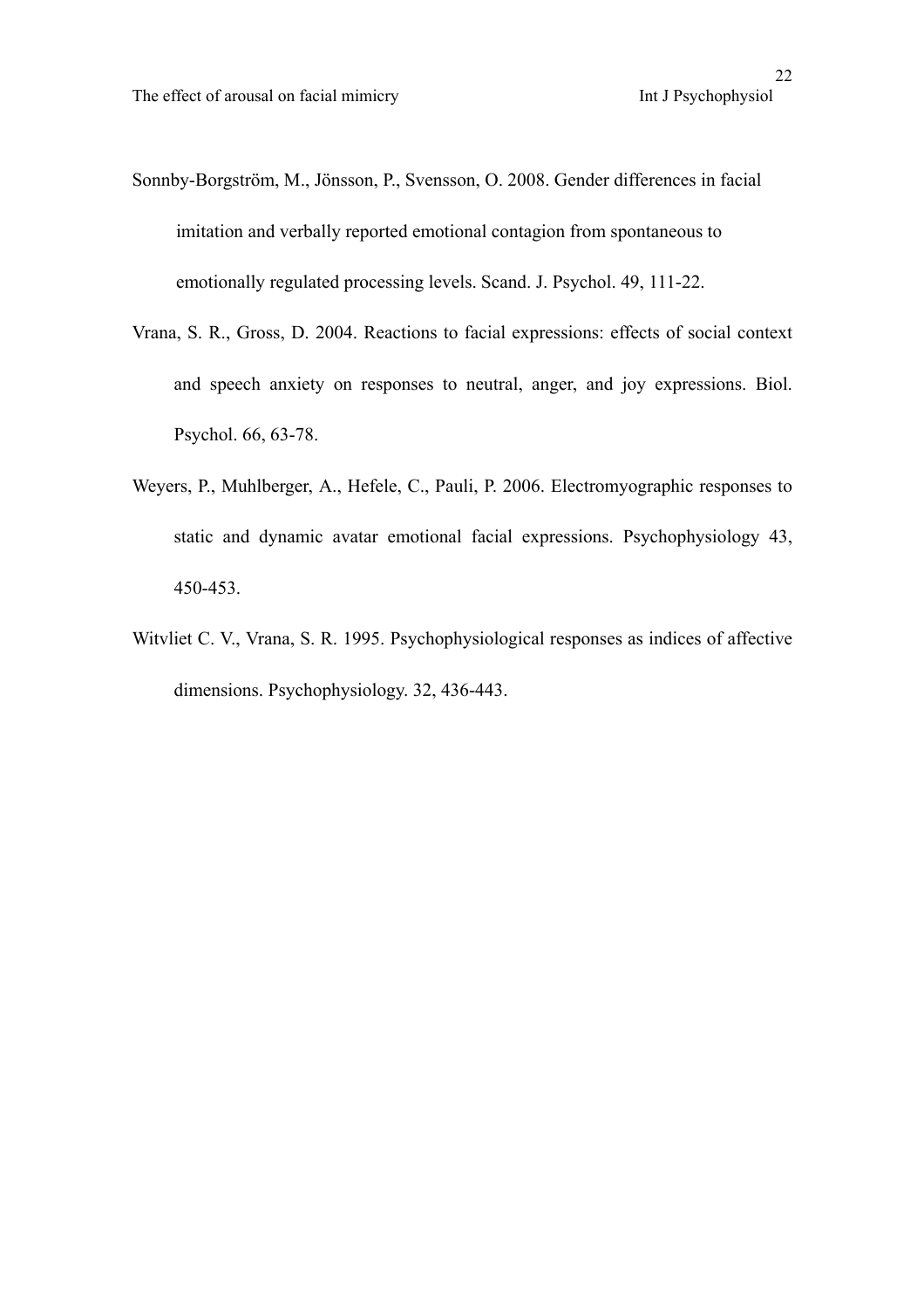|         | Presentation<br>Mode | <b>Facial Stimuli</b> |        |             |        |                |        |             |        |
|---------|----------------------|-----------------------|--------|-------------|--------|----------------|--------|-------------|--------|
| Ratings |                      | <b>Pleasantness</b>   |        |             |        | Unpleasantness |        |             |        |
|         |                      | High-Arousal          |        | Low-Arousal |        | High-Arousal   |        | Low-Arousal |        |
| Valence | Dynamic              | 7.59                  | (0.18) | 6.57        | (0.21) | 2.49           | (0.18) | 3.23        | (0.15) |
|         | Static               | 7.55                  | (0.18) | 6.66        | (0.20) | 2.41           | (0.19) | 3.42        | (0.17) |
| Arousal | Dynamic              | 6.94                  | (0.17) | 4.23        | (0.21) | 6.57           | (0.19) | 4.23        | (0.15) |
|         | Static               | 6.91                  | (0.18) | 4.62        | (0.18) | 6.63           | (0.17) | 4.26        | (0.21) |

Table 1 Mean (with SE) rating of experienced emotion (*N* =32)

Note. Scores ranged from 1 (unpleasantness or low arousal) to 9 (pleasant or high arousal).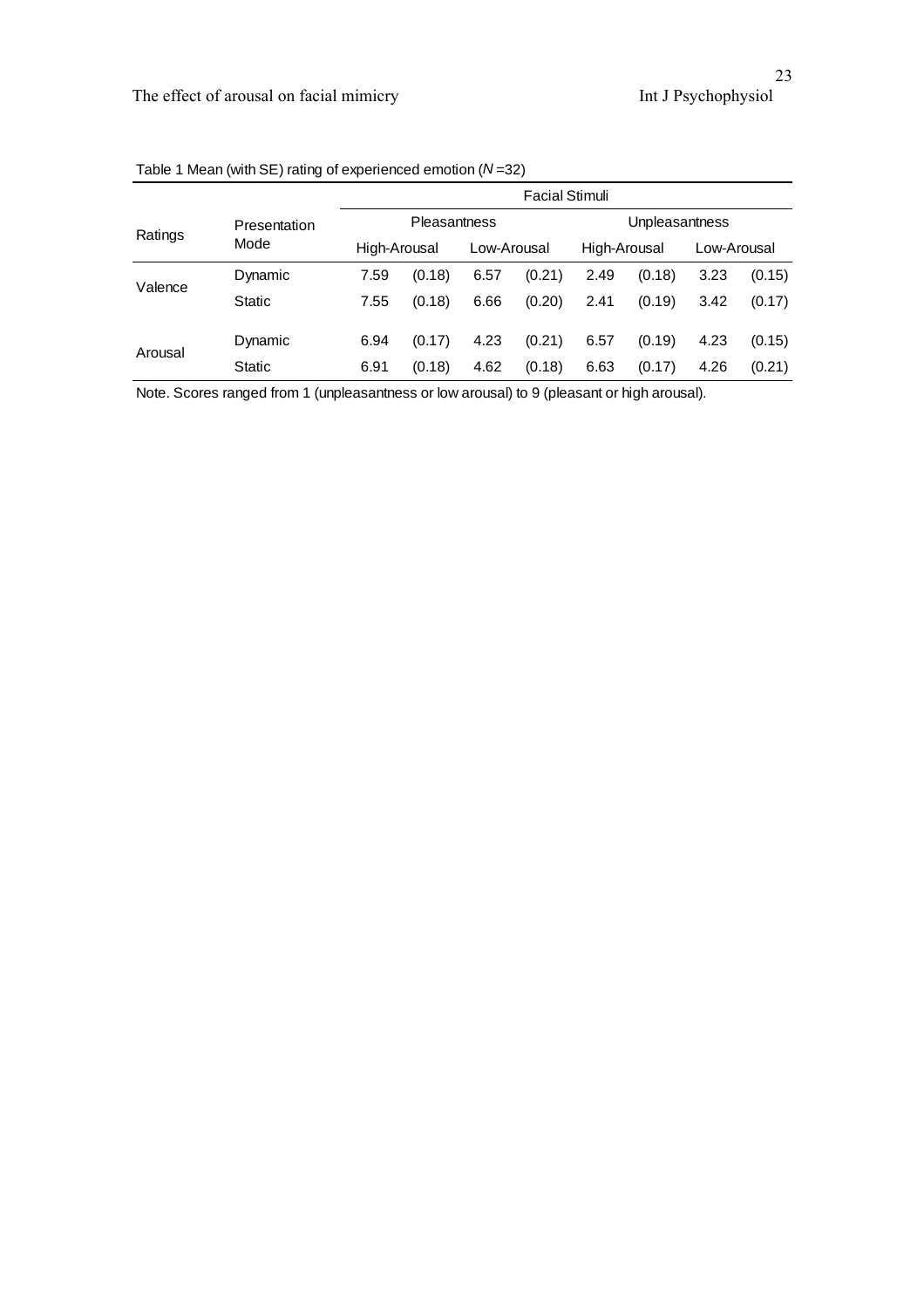

*Figure 1*. Facial stimuli located in each quadrant on an emotional space constructed of valence and arousal.